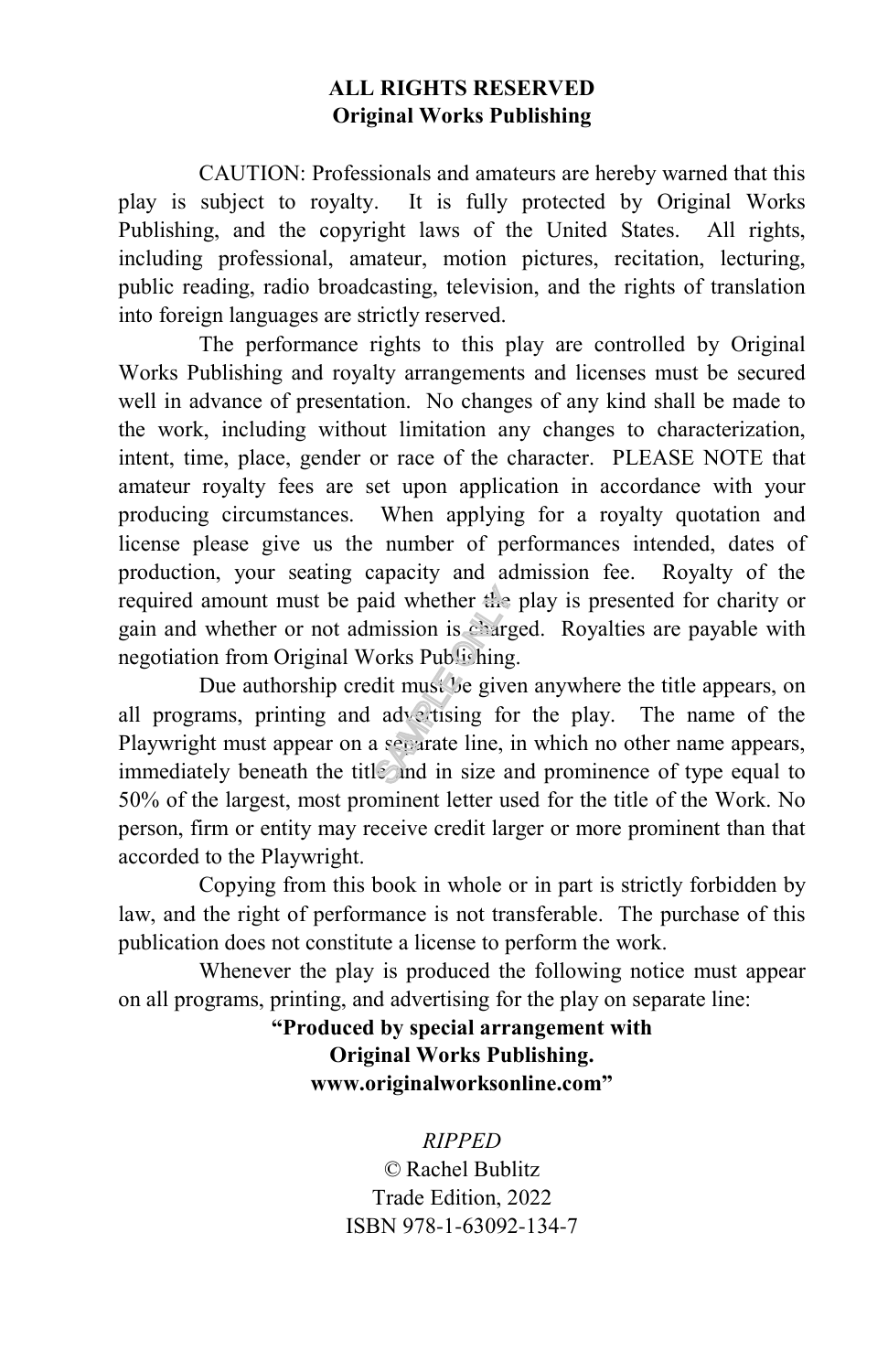# *Also Available From Original Works Publishing*



**FOR THE LOVE OF (or; the roller derby play) by Gina Femia**

**Synopsis:** When Joy gets on the Brooklyn Scallywags and meets the star, Lizzie Lightning, she and her long term partner Michelle find their lives turned upside down. *For The Love Of* asks how much you're willing to sacrifice – or lose – in order to follow your heart. **Cast Size:** 9 Diverse Females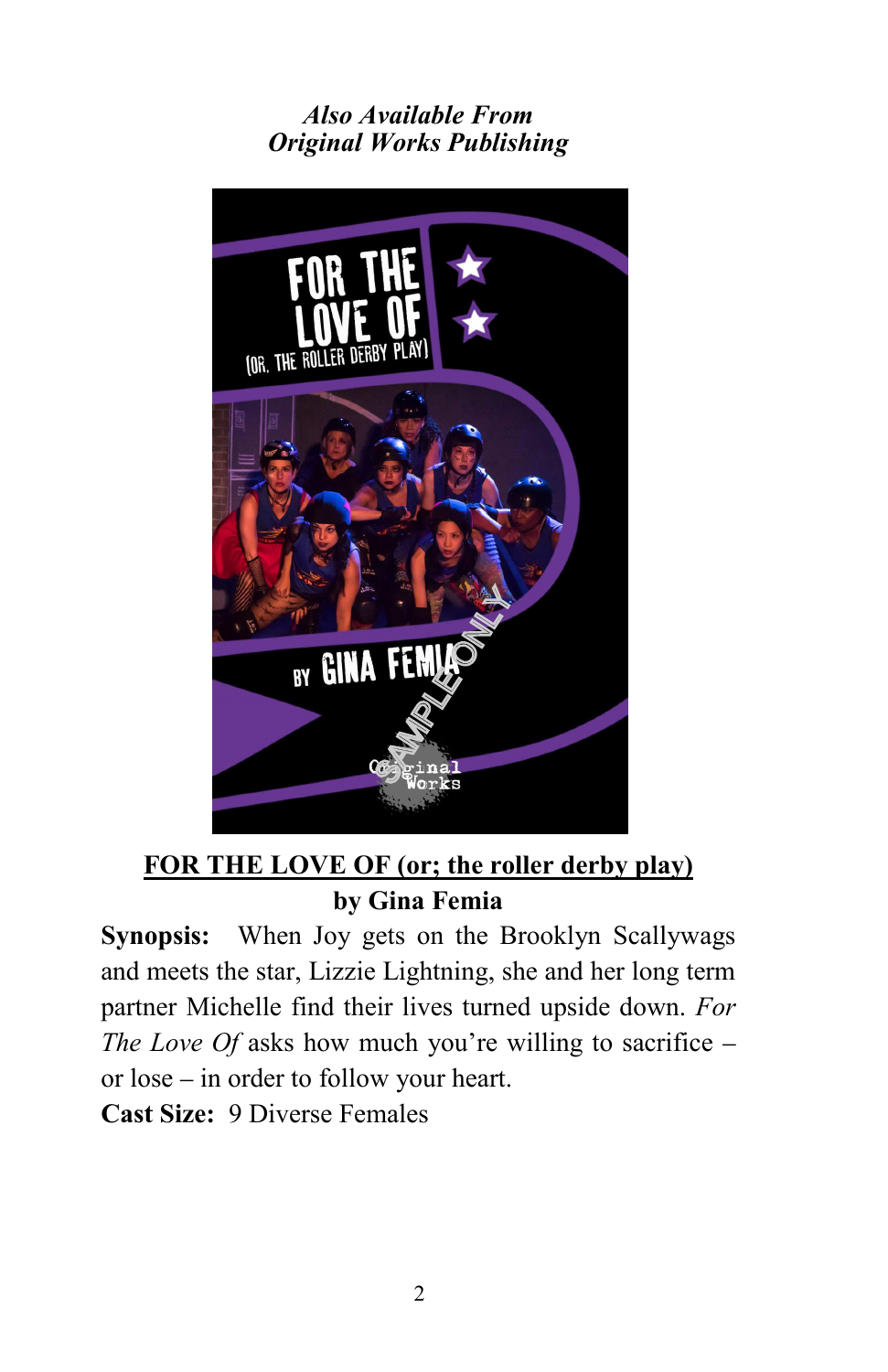# **Ripped by Rachel Bublitz**

SAMPLE ONLY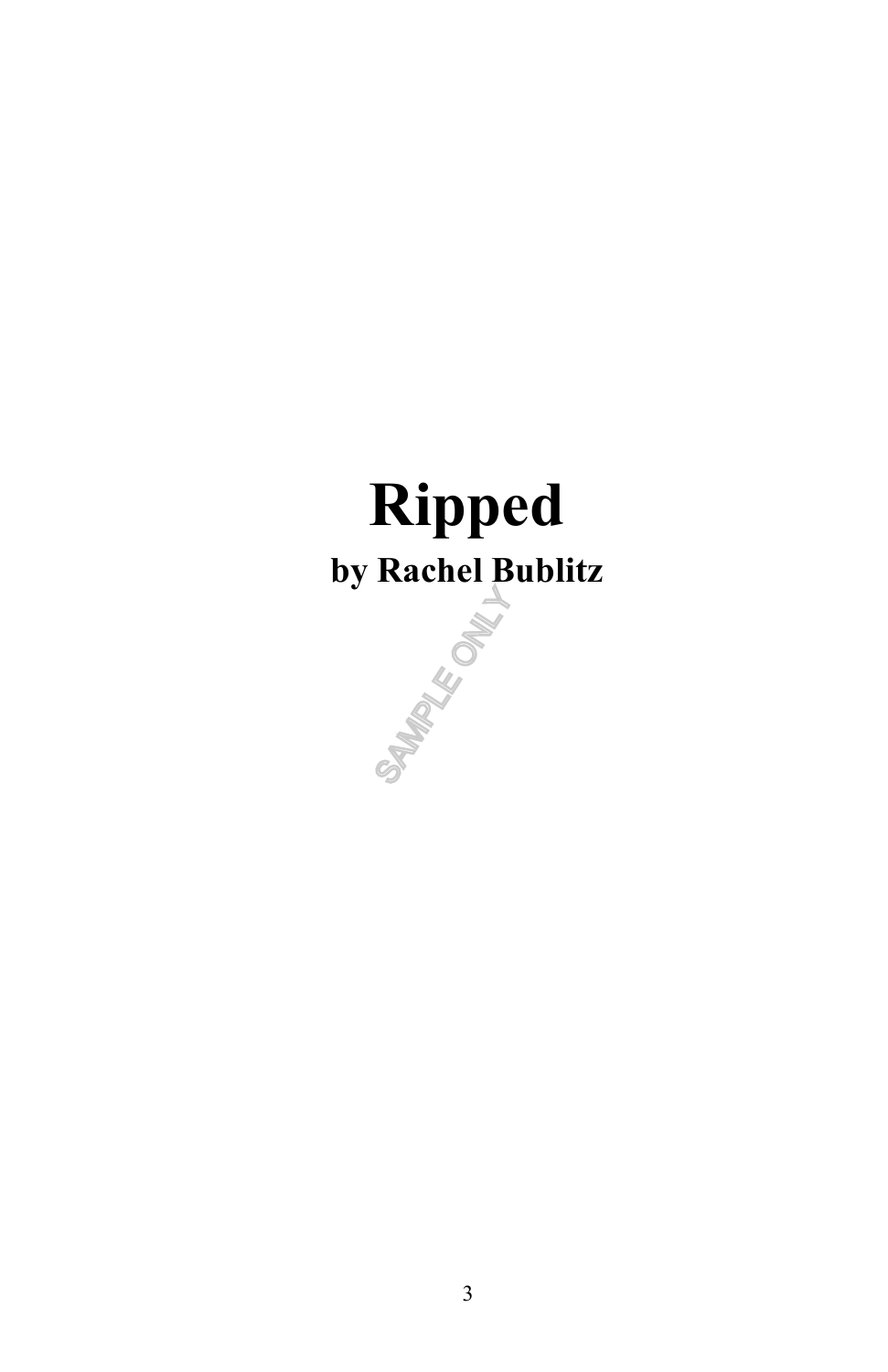*Ripped* received its world premiere production with Z Space in San Francisco, California, opening on May 22, 2019. It was directed by Lisa Steindler, Z Space's Executive Artistic Director.

The cast was as follows:

Krystle Piamonte as Lucy Daniel Chung as Jared Edwin Jacobs as Bradley

The production crew was as follows:

Intimacy Director: Maya Herbsman Set and Lighting Designer: Colm McNally Assistant Lighting Designer: Camille Simoneau Sound Designer: Sara Huddleston Costume Designer: Christina Dinkel Props Designer: Hannah Clague Creative Producer: Rose Oser Stage Manager: Christina Hogan Production Assistant: Kat Cuchiara-Armstrong Photography: Lorenzo Fernandez-Kopec Graphic Design: Kara Frame Publicist: Mona Baroudi as follows:<br>Herbsman<br>Fr: Colm McN<br>Toy: Camille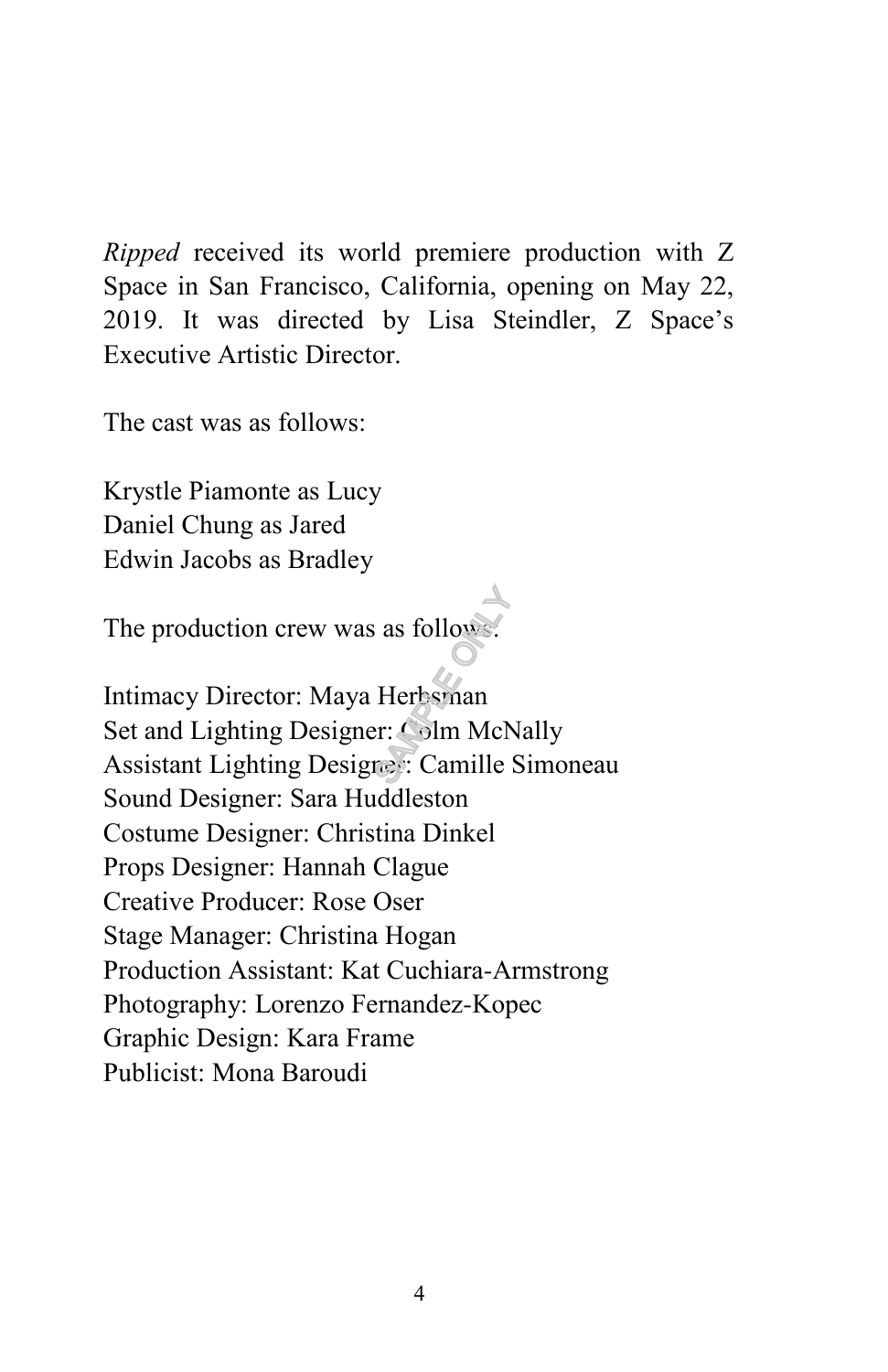*Ripped* received its second production with Good Company Theatre in Ogden, Utah, opening on September 20, 2019. It was directed by Nicole Finney.

The cast was as follows:

Sydnie Schwarzwalder as Lucy Callahan Crnich as Jared Tristan B. Johnson as Bradley

The production crew was as follows:

Producer, Costume and Properties Design: Alicia Washington Producer, Scenic Change Artist: Camille Washington Stage Manager: James Schaffer Technical Director: Austin Hull Sound Design: Kyle Lawrence Lighting Design: Gary Gabriel White Intimacy Coach: Andrew Barratt Wilson Assistant Master Electrician: Ethan Yearsley Social Media and Marketing: Sahna Foley Construction Crew: Michael Solarez was as follow<br>and Prop<br>ange Artist: C<br>Schaffer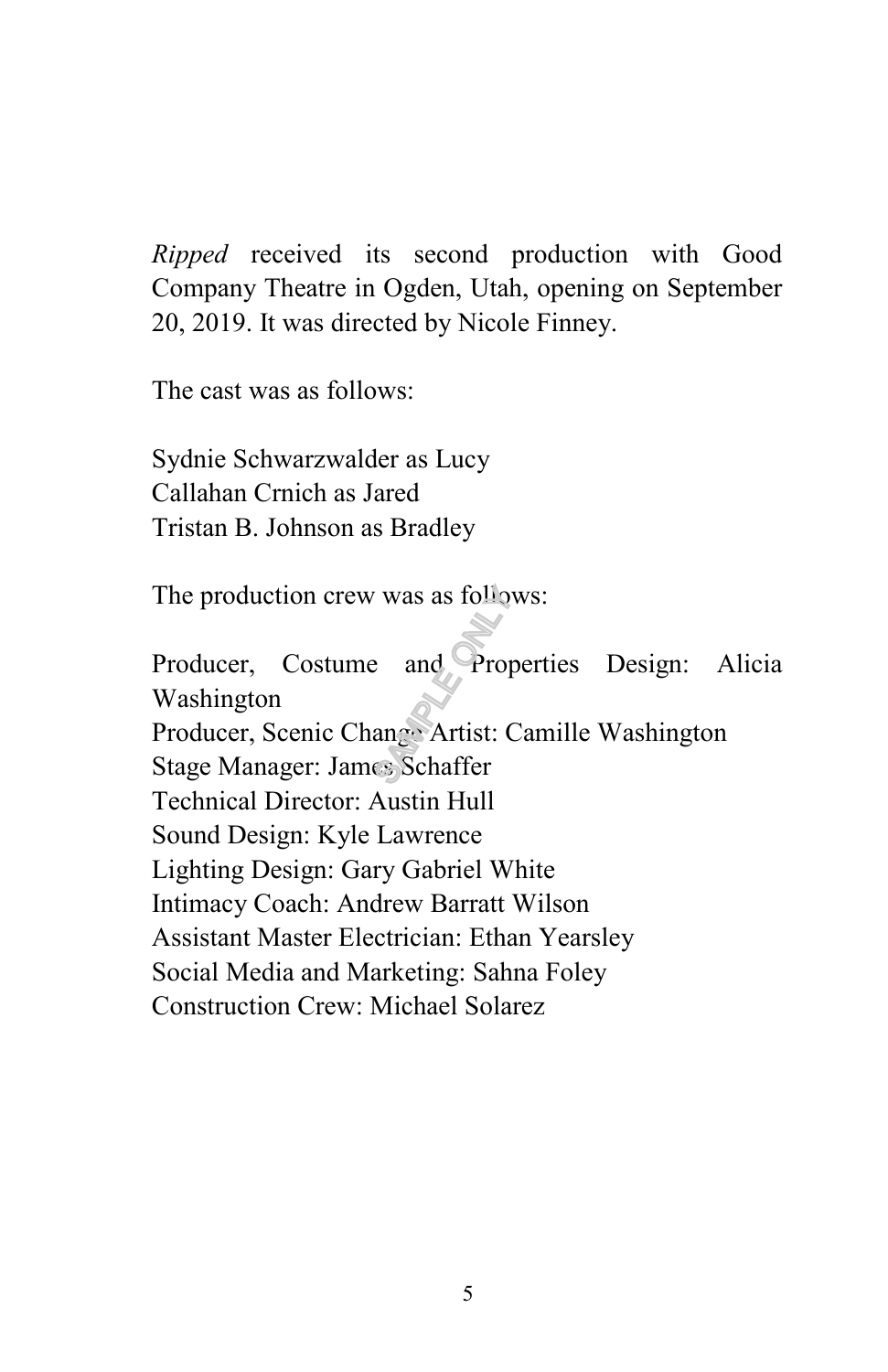**Characters** (in order of appearance):

**Lucy**, female, 18. Freshman at UC Berkeley.

**Jared**, male, 19 or 20. Sophomore at UC Berkeley.

**Bradley**, male, 18 or 19. Lucy's high school boyfriend.

\*A note about the characters and race: Race isn't one of the focuses of this play, but thought should be given so as not to perpetuate the stereotype that Hispanic and Black men/boys are more likely to rape White women/girls. This may be avoided by having Lucy be played by an actor of color. Additionally if there is only one actor of color in the play, they should probably not play Bradley. Solut thought<br>Sample of the property of the property<br>In the property of the property of the property<br>Sample of the property of the property of the property<br>In the property of the property of the property of the property of

**Time:** Fall 2015 to early 2016.

**Place:** Berkeley, California, and San Diego, California.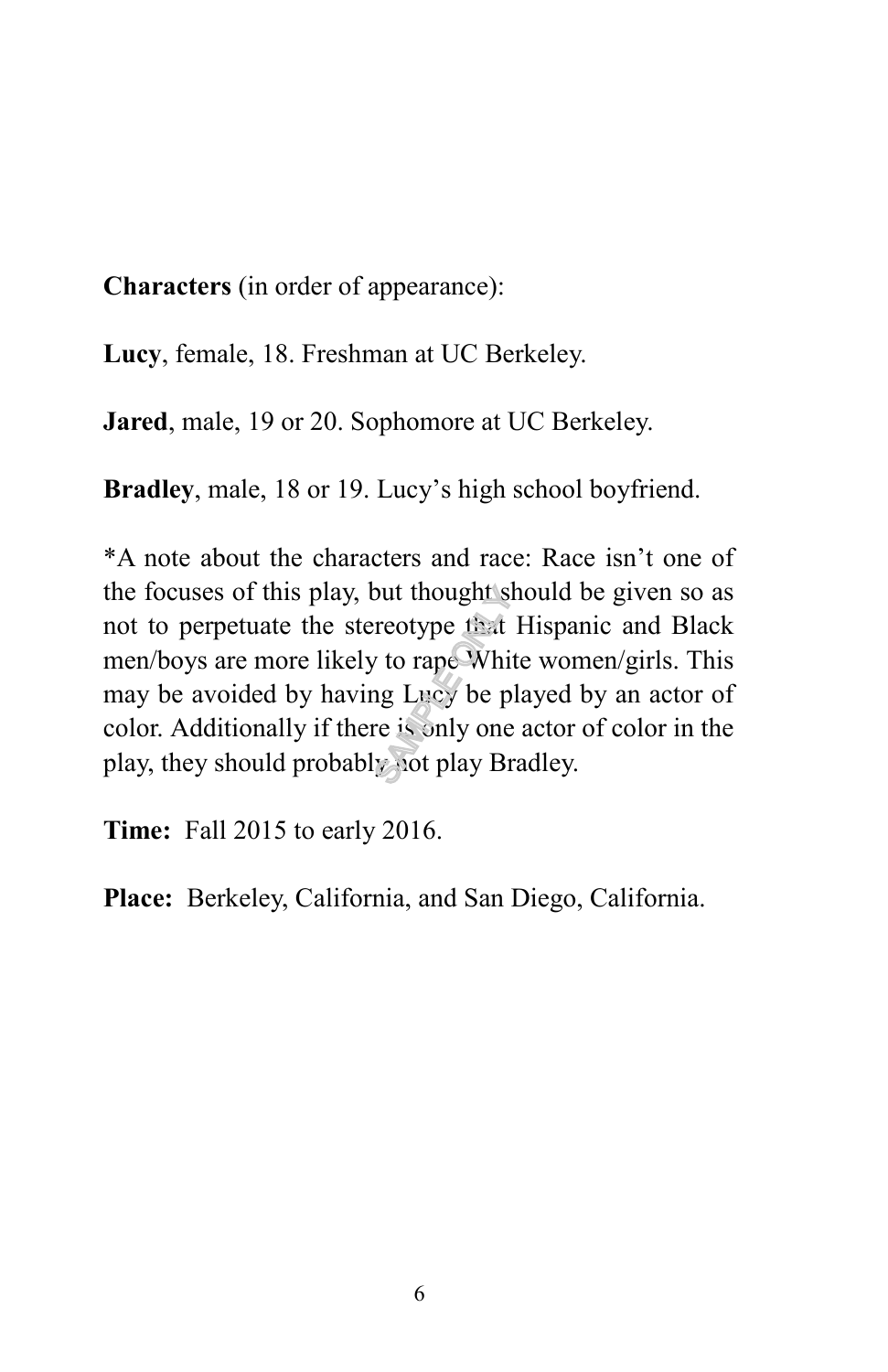# **RIPPED**

#### SCENE ONE

*(The Monday after Thanksgiving, November 30.*

*Morning. Jared's apartment near the UC Berkeley campus. There's a bed, probably a side table, a laptop, bottle of vodka, one or two beer cans, and a to-go food container.*

*Lucy sleeps in Jared's bed, she wears a bra and underwear.* 

*She stirs. Her waking is slow at first. She stretches, she rubs her head, then holds her stomach. She wills herself not to throw up.* 

*She opens her eyes and her movement speeds up. She sits bolt upright.* 

*She looks around the room, she's confused. She looks down to find her lack of clothing and wraps the sheet around herself.*  and her move<br>he room, sho<br>nck of clothin<br>Lize of the b

*She peers over the edge of the bed to see if she can find her clothes.* 

*She's about to puke, she holds her mouth and rushes for an appropriate receptacle. She breathes over the bowl or trash can waiting for the puke to come or the feeling to pass.*

*She doesn't puke. She returns to the bed and rubs her eyes.*

*Jared enters with coffees and breakfast pastries. She puts her hands over her face when she sees him.)*

LUCY: Oh shit.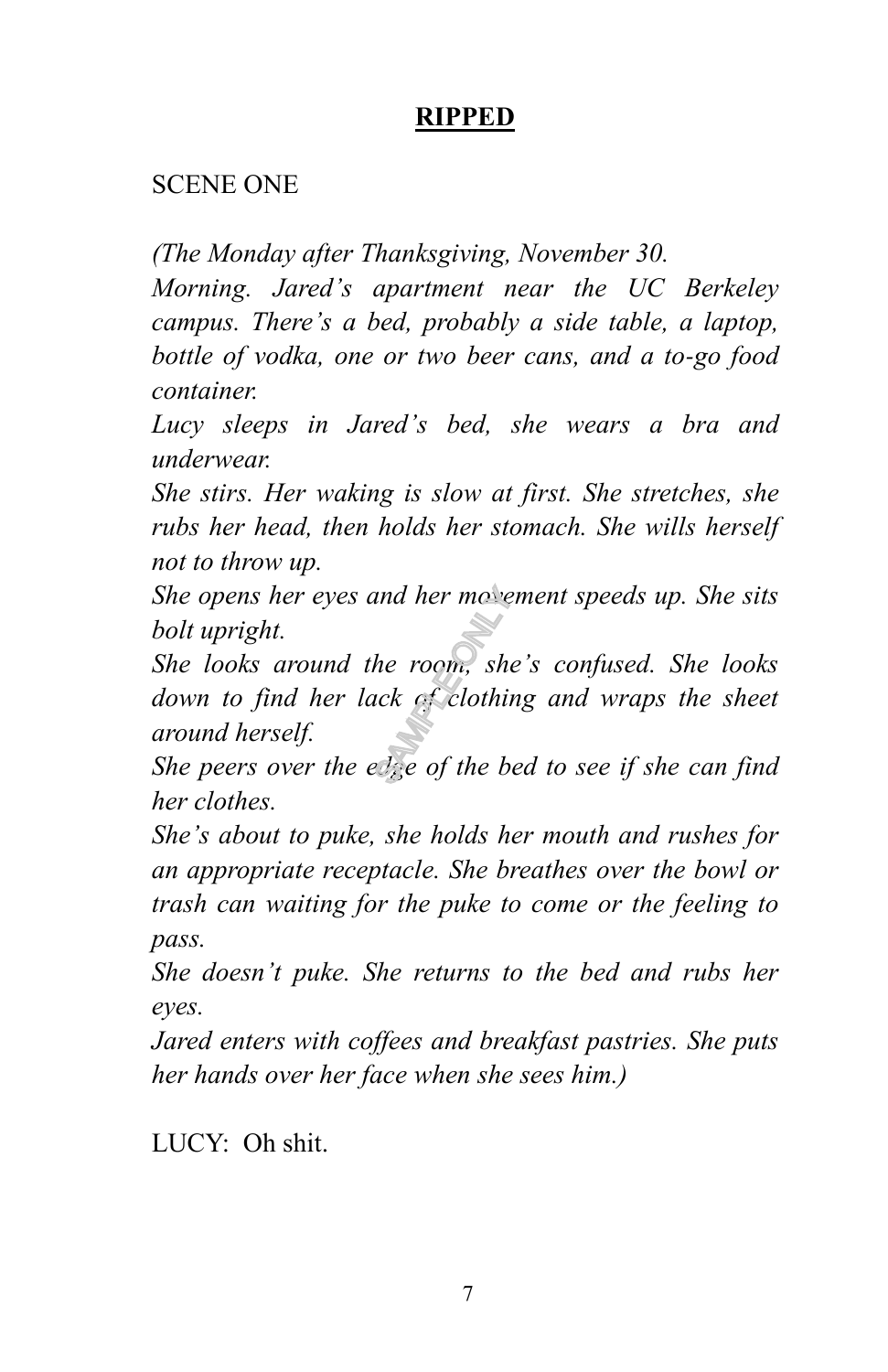JARED: Well, good morning to you too! I knocked over a bakery. Thought you'd need nourishment before class.

*(She wraps the sheet tighter around her body.)*

JARED: .. Hey, you feeling okay?

LUCY: Yeah. I can't find my clothes.

*(He offers her a pastry.)*

JARED: Here.

*(She doesn't take it. He sets it near her, then goes in for a kiss. She avoids him.)*<br>
JARED: Sure you're okay?<br>
LUCY: Um, last night, did we...? *kiss. She avoids him.)*

JARED: Sure you're okay?

LUCY: Um, last night, did we...?

JARED: You don't remember?

LUCY: Not really.

JARED: Oh man, did you black out or something?

LUCY: I.. I don't know.

JARED: Yeah, I mean, you were pretty wasted.

LUCY: But I don't drink. Well I do, but not like black out inducing amounts or anything.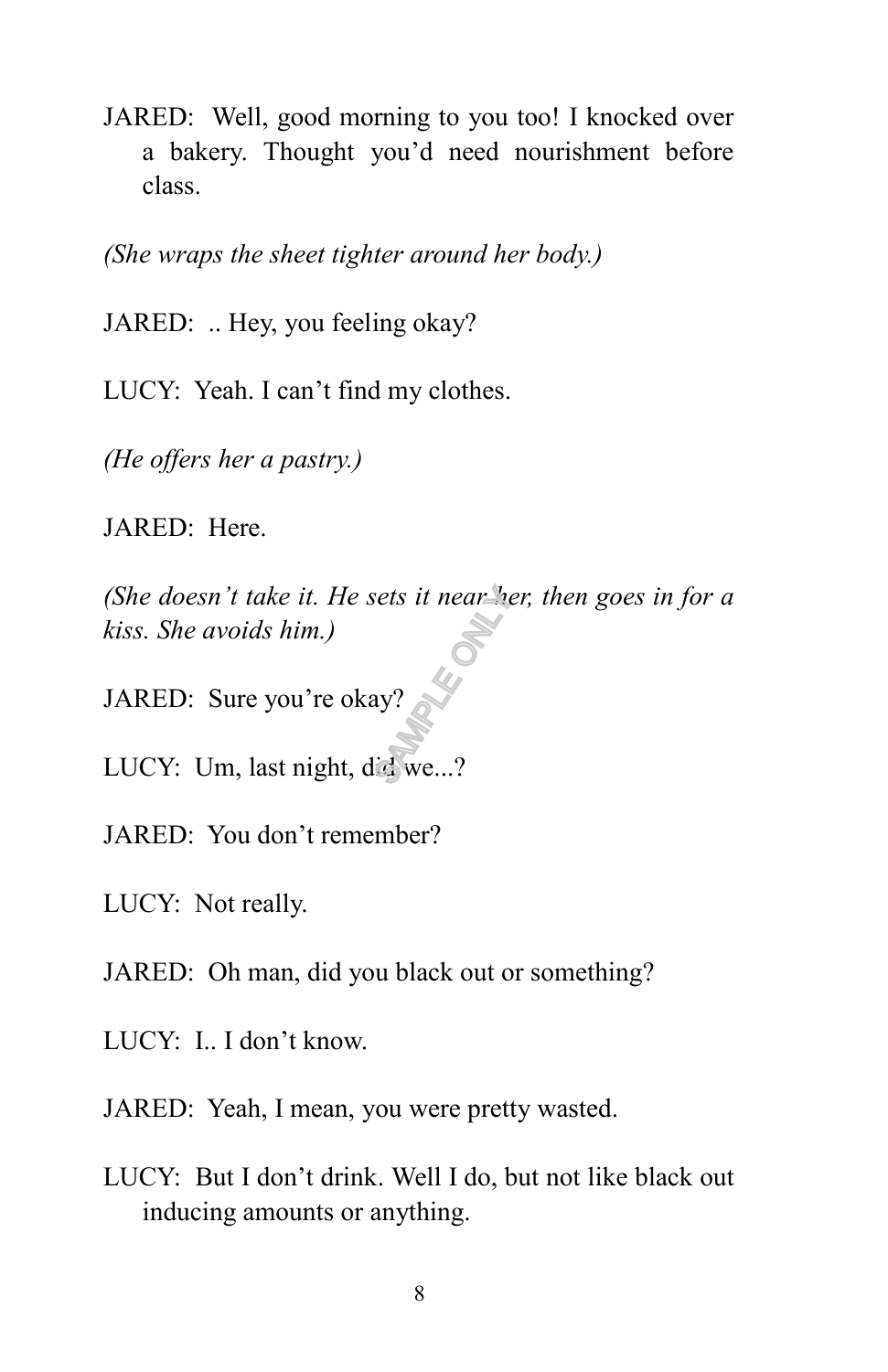- JARED: We all get carried away, when I was a freshman—
- LUCY: So we definitely hooked up or something?
- JARED: Yeah.. And it was great, I mean *you* were great. You really don't remember at all?
- LUCY: No, I don't even, I don't even know how I could have gotten here.
- JARED: Whoa.
- *(She holds her head and tries not to vomit.)*
- JARED : Get something in your stomach, it'll help. No sugar, just a little milk, that's how you like it, right? thing in you<br>
milk, that's l
- *(He puts a cup of coffee by her.)*
- JARED: ... Look, they spelled your name L-O-O-S-E-Y, "Loosey" instead of Lucy, they must have been stoned. Is that even a real name?

*(She doesn't pick it up. He looks at the name on his coffee.)*

JARED: They got mine right, maybe Jared's more common than Lucy? Or maybe I just say your name weird… You feel like you're gonna puke? I can get you a bowl, or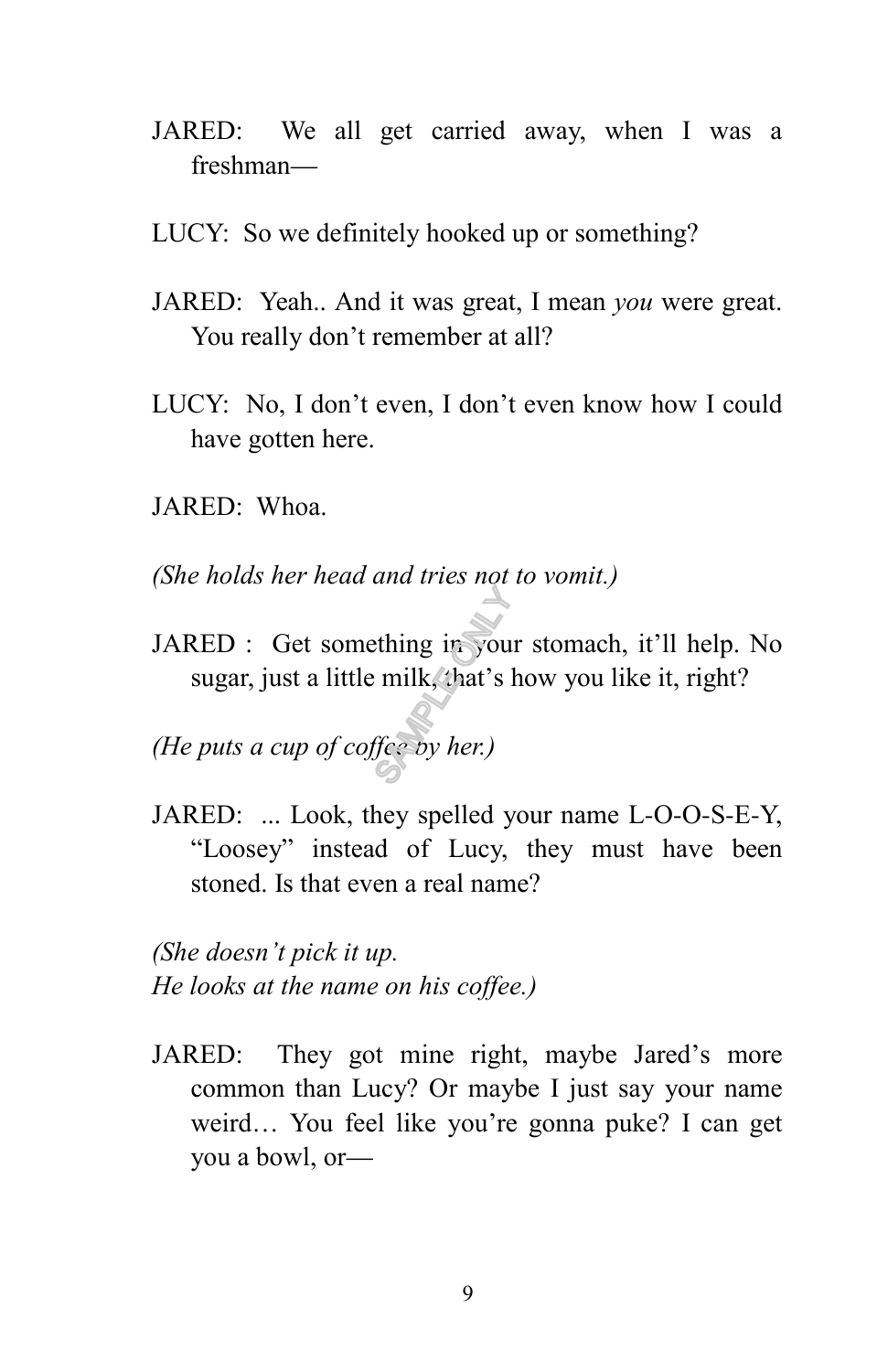LUCY: Do you know where my clothes are?

JARED: Oh, yeah, that would help...

*(He searches.)*

JARED: Things got so crazy, I'm not totally sure—

LUCY: I think I was wearing my blue dress.

JARED: Yeah, you were, I do remember that.

*(He hunts around the room.)*

LUCY: .. It's my favorite.

JARED: Mine too. Not in a weird way, I just, I like it, you look, you always look nice when you wear it is what I mean... e.

*(He searches.)*

- LUCY: ... I really need to get home.
- JARED: You don't have to like rush off or anything, we could—
- LUCY: Maybe another time, yeah? I just, lots going on today.
- JARED: Yeah, cool. That's cool.

*(He keeps looking. He reaches under the foot of the bed.)*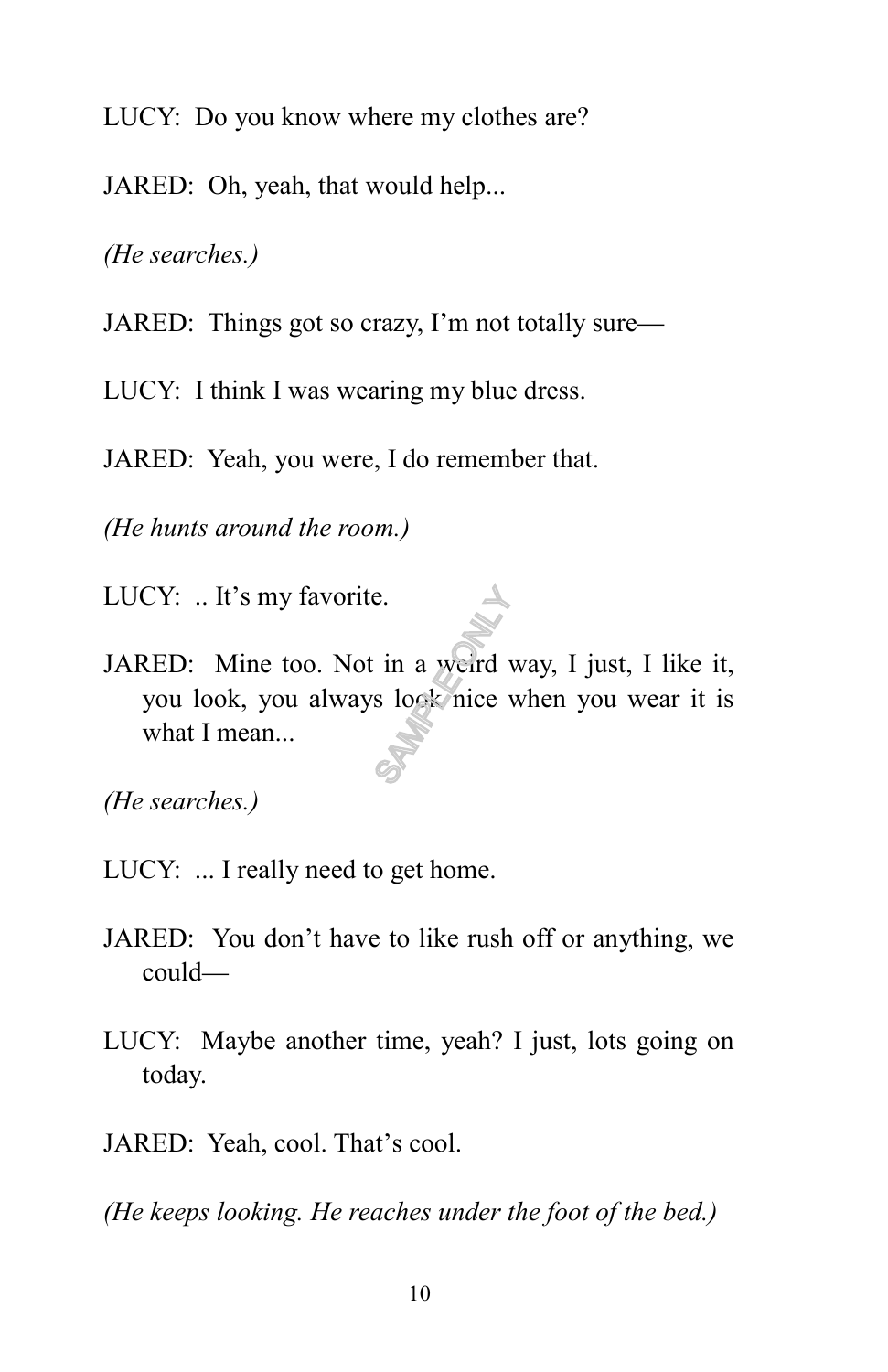JARED: Think I found it.

*(He pulls out pieces of her dress. It's in at least two pieces, but maybe more.)*

- JARED: ... Woah. That's— I don't remember.... I don't know how that could have happened.
- *(He hands them to her.)*
- LUCY: Okay..
- JARED: I, I can get you another one. Another dress, or something.
- LUCY: No, that's, that's okay-
- JARED: No really, you just said it's your favorite-A<br>hat's okay<br>you ast said
- LUCY: It's fine.
- *(He grabs his laptop and opens it up.)*
- JARED: Where'd you get it? Or is there a brand or something?
- LUCY: Seriously, it's not a big deal.
- JARED: You sure?
- LUCY: Totally.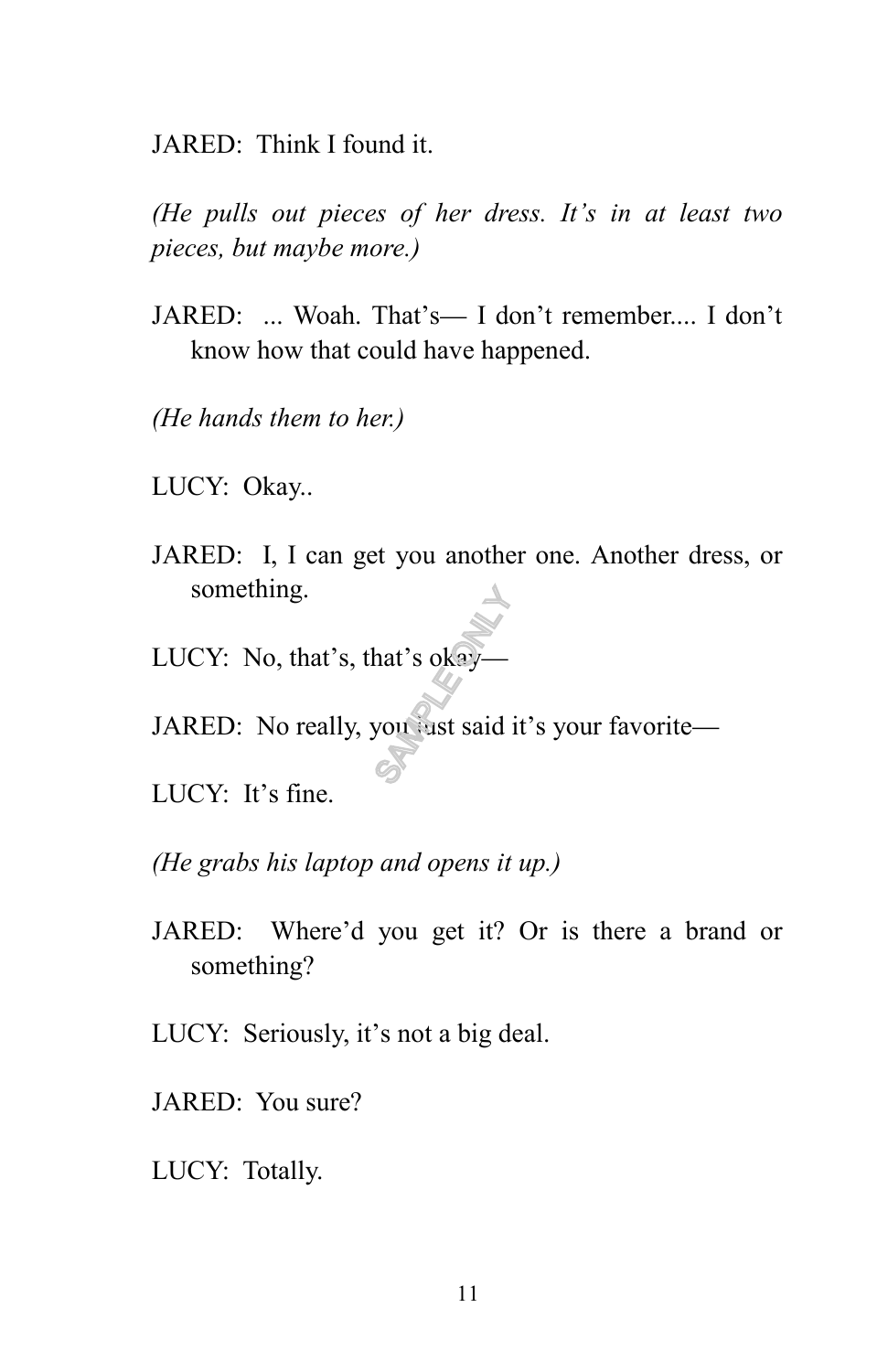- JARED: ... Things were kinda outta hand last night, I guess.
- LUCY: Yeah, I— I guess so.
- JARED: In a good way, though.

LUCY: Right.

- JARED: You're sure you're not hungry or anything?
- LUCY: Could I borrow something to wear? Like sweats or whatever would be fine. I just, I need to get going.

JARED: I, I really like you.

LUCY: Yeah, I know that. I really like you too. ou.<br>
It. I realiy like<br>
a t surt.)

*(He gets her sweats and a t-shirt.)*

- LUCY: Thanks. I'll, I'll wash them and bring them back.
- JARED: Don't worry about it.
- LUCY: No. I'll wash them and bring them back later.
- JARED: Okay. Cool.

*(She waits for him to leave the room, he doesn't.)*

LUCY: ... Do.. Do you mind stepping out? So I can get dressed?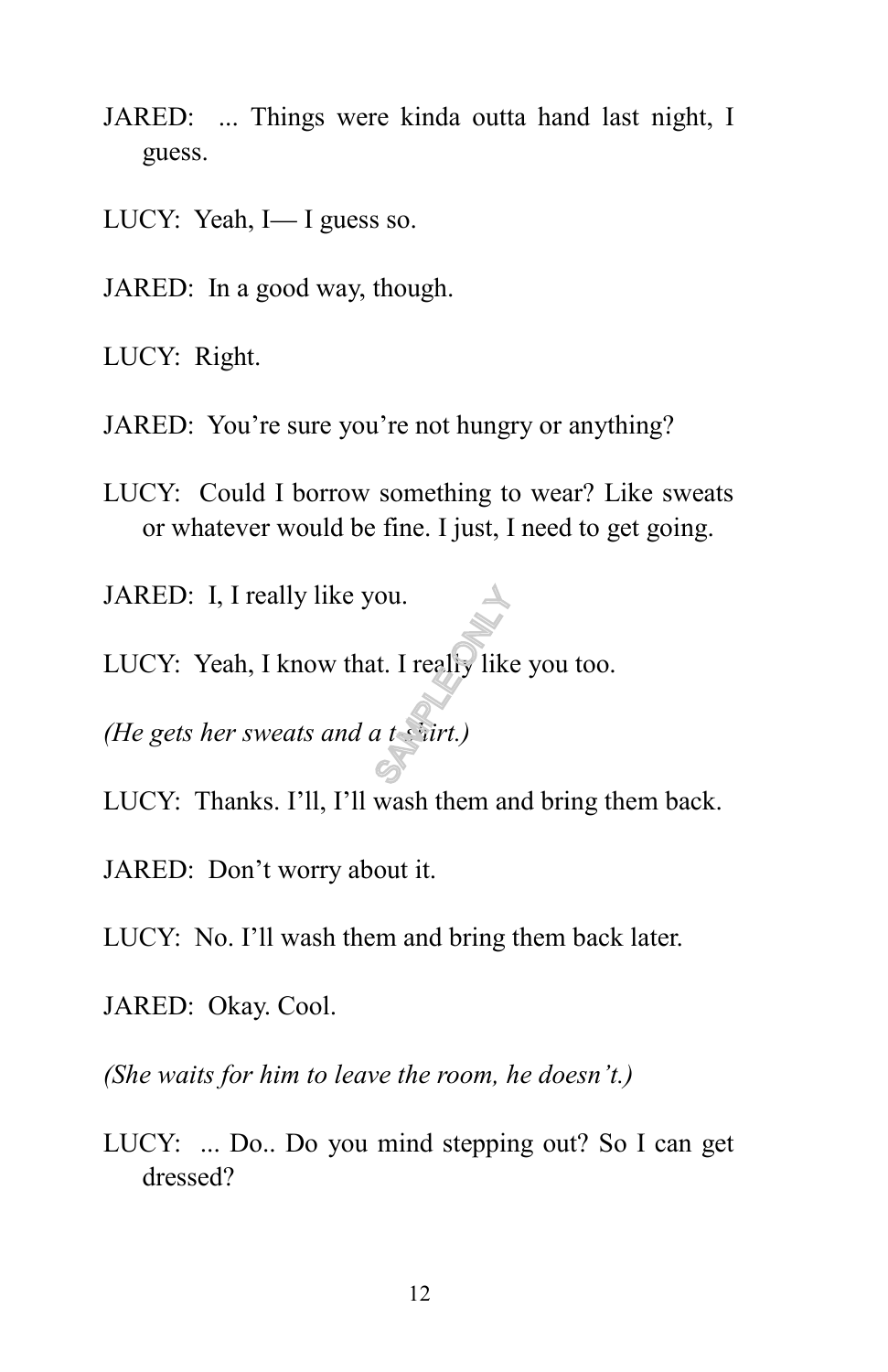- JARED: Oh, yeah. Sorry... Last night was, it was great. Maybe if you're free tonight I could pick up some dinner? And pie? Or maybe just pie? Haha.
- LUCY: I have that thing, that um, there's that guest lecture thing for bio, it's a requirement or something that we all go, and I promised Kim we could uh, have a girls night after and so yeah, not tonight.
- JARED: Tomorrow night then?
- LUCY: Um, yeah, maybe? I'll, I'll look at stuff and let you know.
- JARED: Okay... I'll, uh, be right out in the hall.

LUCY: Cool. Thanks.

*(He exits. She puts on his clothes. End of scene.)*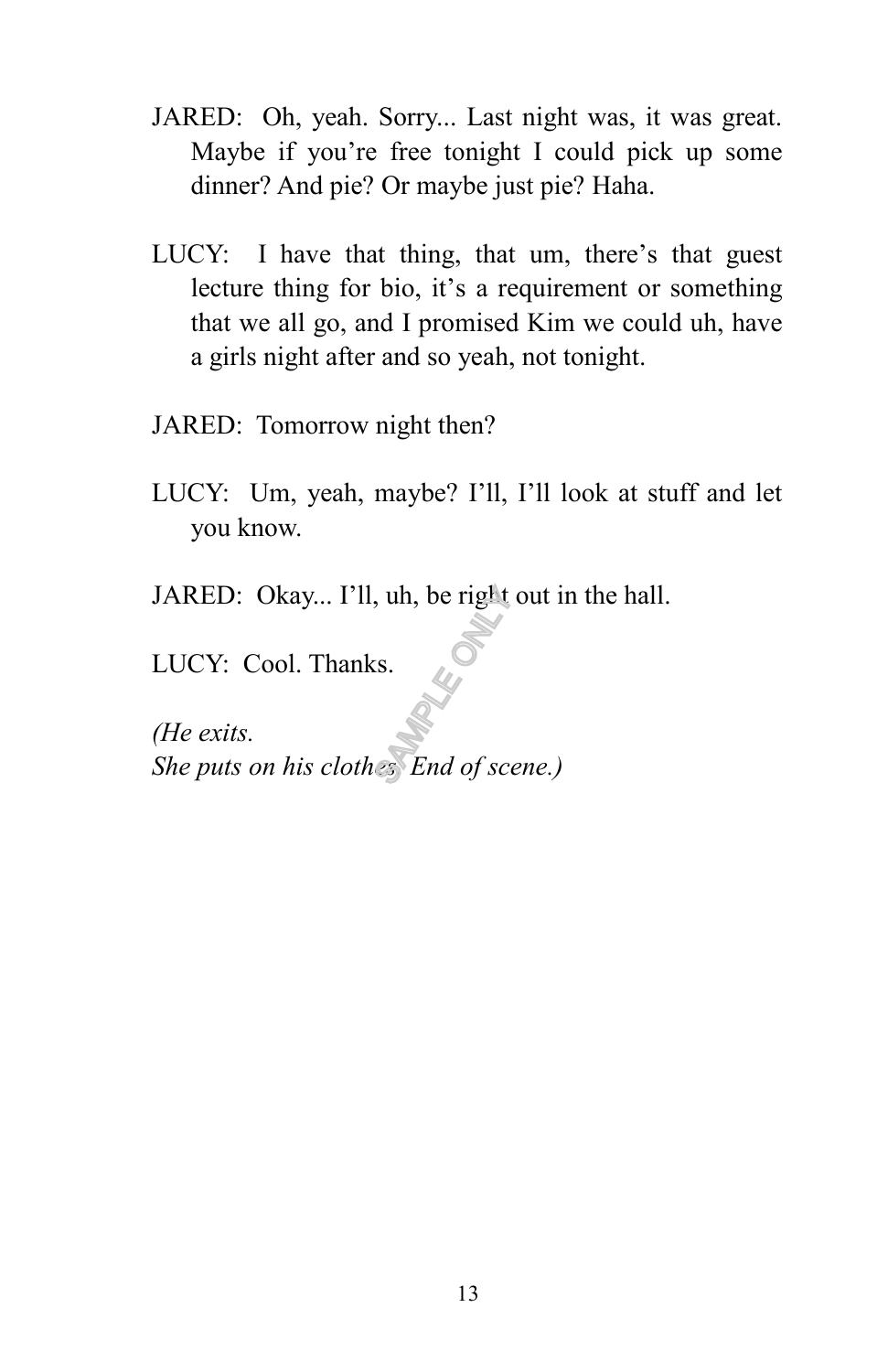#### SCENE TWO

*(August 21. Kate Sessions Park in San Diego. Lucy and Bradley sit in a car. It's evening. She wears her favorite blue dress. He rubs her shoulders.)*

BRADLEY: It's pretty. Tonight.

LUCY: Yeah.

BRADLEY: You're pretty pretty too.

LUCY: Aw, thanks.

BRADLEY: No, I mean it. You're a good lookin' babe. it. You're  $\frac{1}{2}$  g<br>od leakin' du

LUCY: Well you're a good lookin' dude, so we're even.

BRADLEY: Yeah?

LUCY: Yeah.

- BRADLEY: Promise?
- LUCY: Oh my God, shut up, you know I think you're super sexy.

*(He tickles her.)*

BRADLEY: How 'bout now? Now do you think I'm sexy?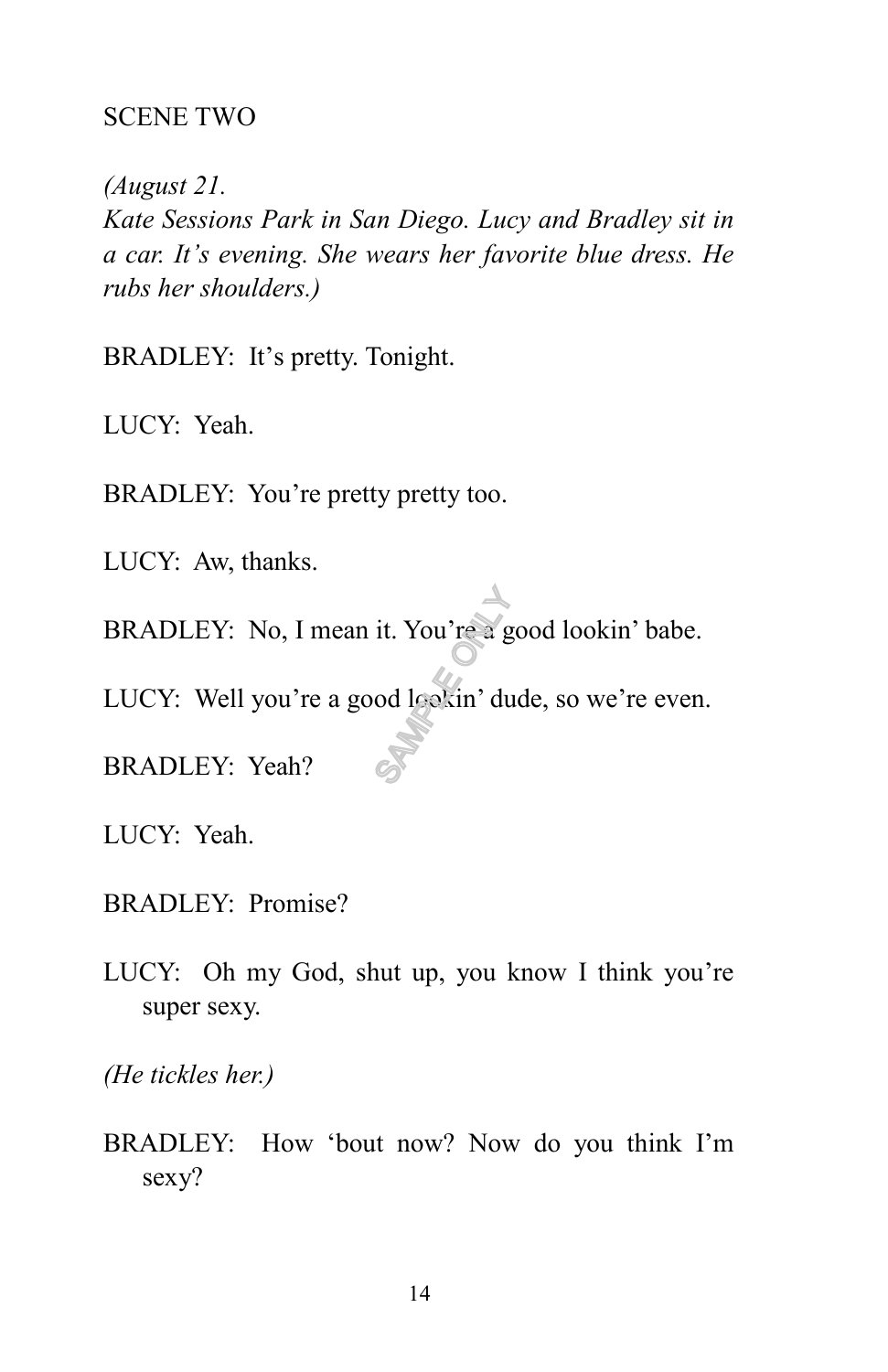LUCY: Cut it out, come on— STOP!

BRADLEY: I can't help it.

*(She pushes him away.)*

LUCY: You know I hate that.

BRADLEY: You used to love it.

LUCY: No, never did.

- BRADLEY: Then I've just been a jerk these past years, tickling you for my own sick pleasure?
- LUCY: Pretty much.

BRADLEY: How ever do you stand it?  $S_{\text{S}}$ <br>SAMPLE ONLY  $\frac{1}{2}$ <br>S<sub>AMPLE</sub> ONLY  $\frac{1}{2}$ 

LUCY: One day at a time.

*(He kisses her, it's familiar and lingering. He holds her close to him.)*

BRADLEY: Maybe I just won't let you go.

LUCY: That's against the law.

BRADLEY: But I'll be really nice about it.

LUCY: It's still kidnapping.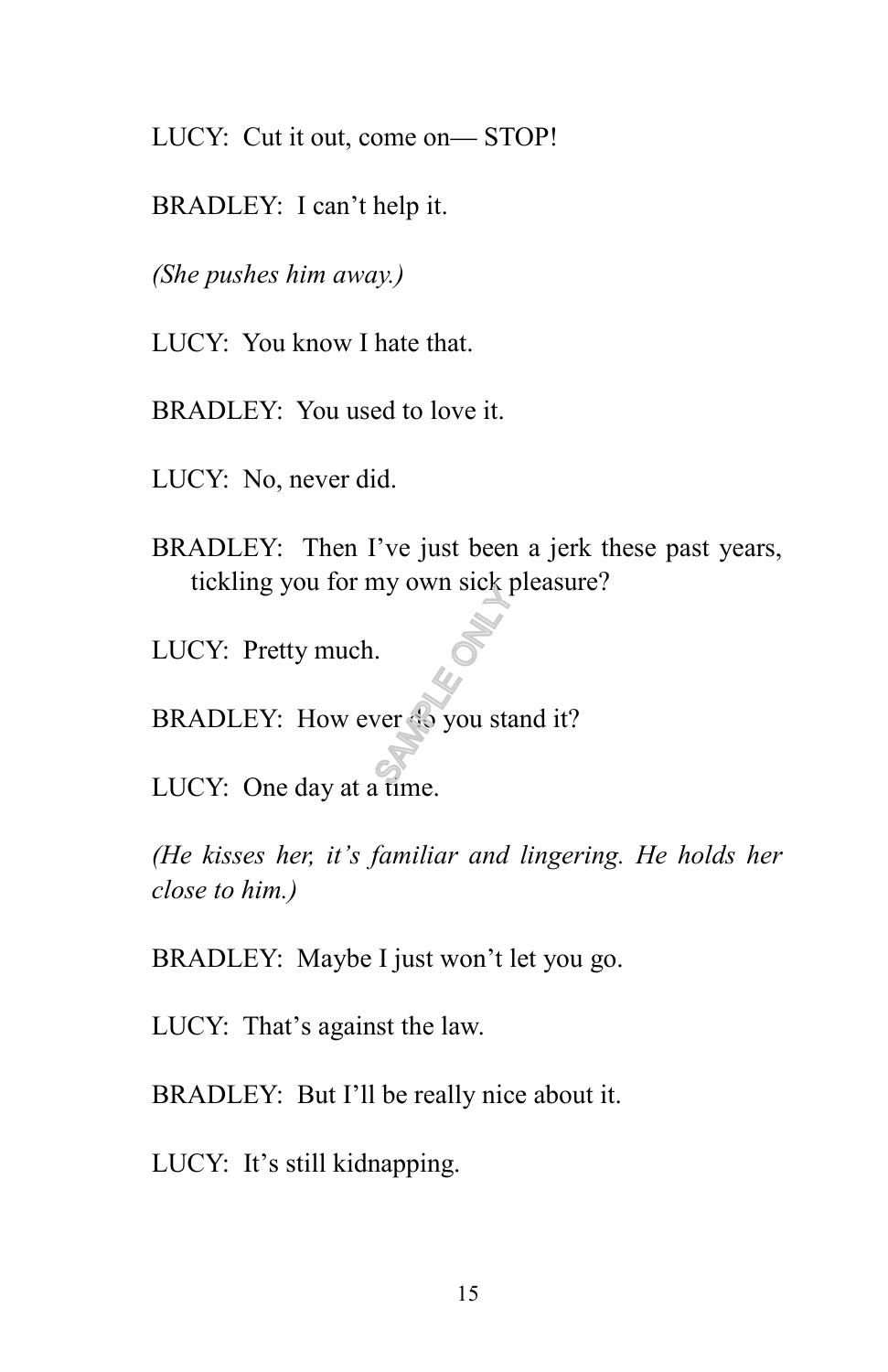BRADLEY: Yeah... Hey, check behind your seat, got something special for your last night.

*(She does, pulls out a six pack of beer.)*

LUCY: Oh! Warm beer, lucky me!

*(He takes a beer, opens it, hands it to her, then opens one for himself.)*

BRADLEY: I know how to treat you real good.

*(He drinks.)*

LUCY: Like a god damn princess.  $\triangle$ **SAMPLE ONLY.** 

*(She drinks.)*

BRADLEY: You know it.

*(He pulls her close. They drink and snuggle.)*

BRADLEY: Seriously, you could, you could stay Lucy. We could get a studio or something and—

LUCY: What about school?

BRADLEY: You could go to City with me.

- LUCY: And money? Who's paying for our little love nest?
- BRADLEY: We'll get jobs.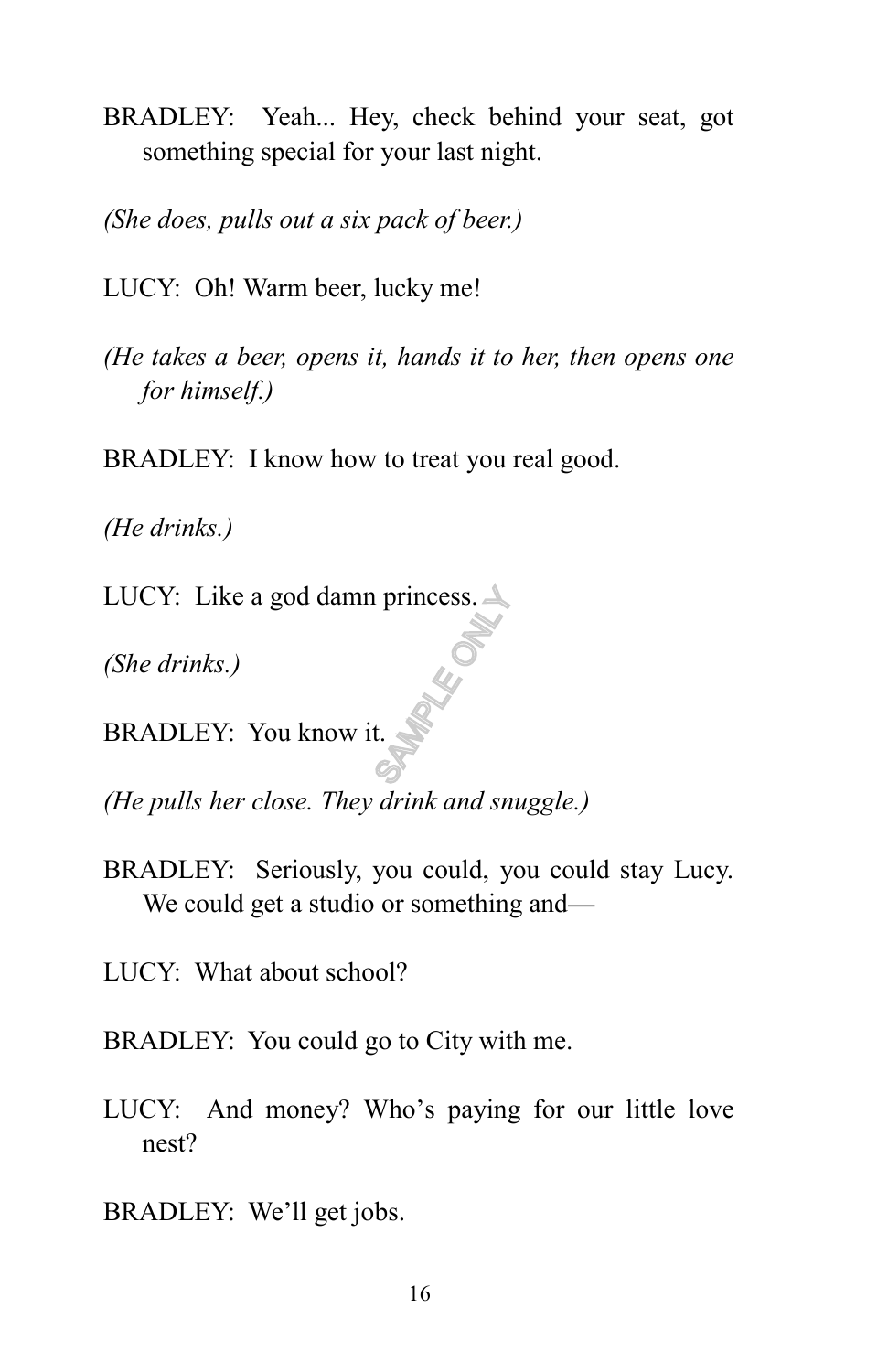- LUCY: You're crazy in the face.
- BRADLEY: Stay.
- LUCY: I can't.
- BRADLEY: Yeah I know.. We'll be fine though, yeah? You're coming home for Thanksgiving and then winter break, right?
- LUCY: Yeah. Of course.
- BRADLEY: Then yeah. That's a piece of cake.
- LUCY: Totally.
- BRADLEY: Just don't fall for some other guy.. Come on, it was just a joke, can't even give me a fake laugh for that one? m't fall for so

*(She puts down her beer.)*

- LUCY: .. Bradley, you know I love you, right? More than anything. But, I've been thinking about it, a lot, and...
- BRADLEY: And what?
- LUCY: I think we should take a break.
- BRADLEY: Fuck.
- LUCY: Can you just hear me out? So.. It's— I just think—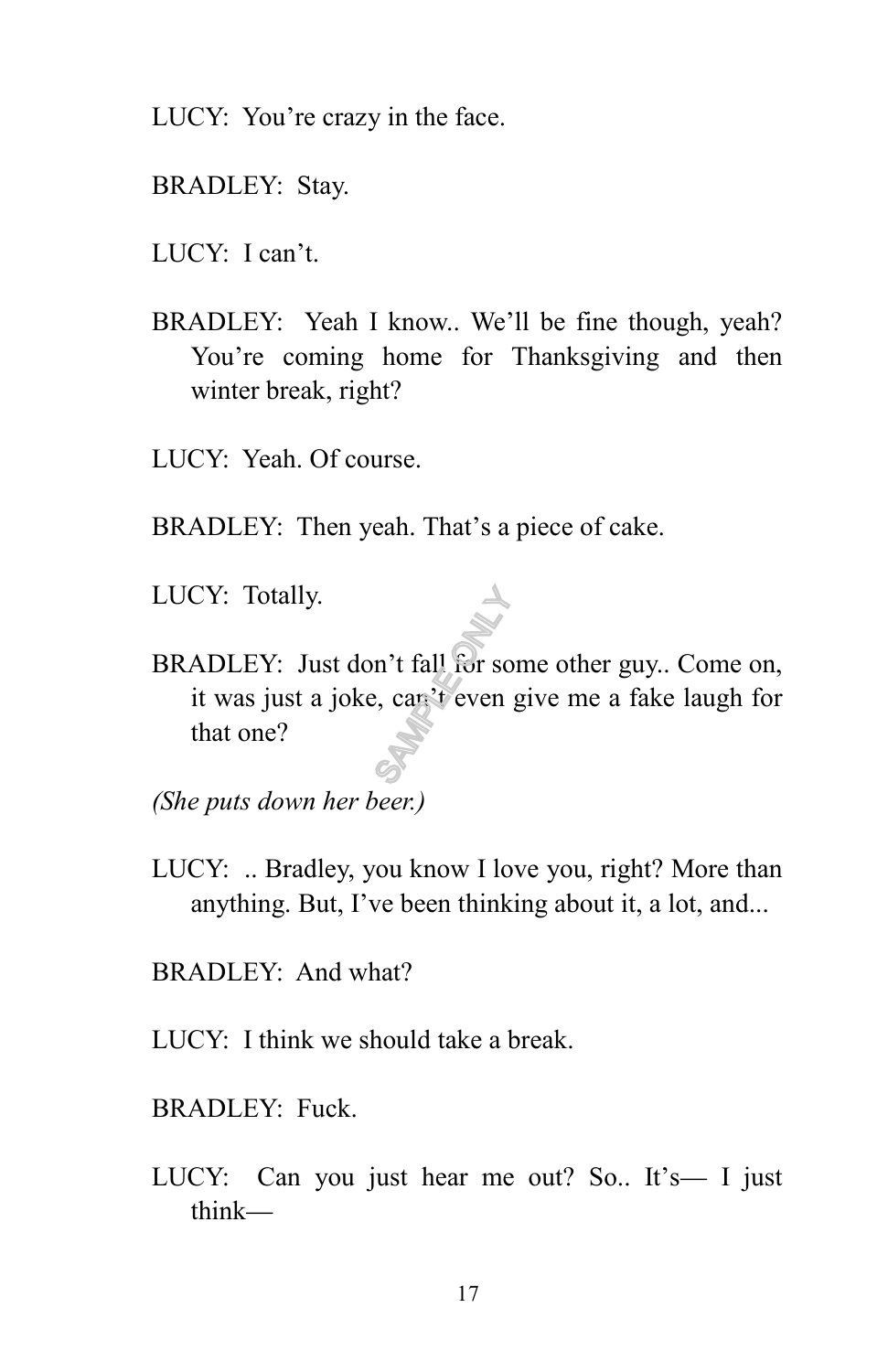- BRADLEY: You just don't want to be tied down by some asshole who couldn't get into a real college?
- LUCY: You know that isn't true.
- BRADLEY: Then why are you dumping me?
- LUCY: I'm not dumping you.
- BRADLEY: Then what are you doing?
- LUCY: I'm not trying to hurt you, this just makes more sense for both of us.
- BRADLEY: Right.
- LUCY: No really, you're going to meet, ya know, other people, girls and stuff, at class, and you're, you're either going to cheat, or you're going to be pissed at me for holding you back. SAMPLE OF SAMPLE OF STRING
- BRADLEY: I would never cheat on you.
- LUCY: I watched this exact thing play out when Marcus went off to school, him and Jenny tried—
- BRADLEY: I'm not your brother.
- LUCY: We're not so different. We're kids going off to different colleges, staying together only because we feel obligated to, not because it's the best—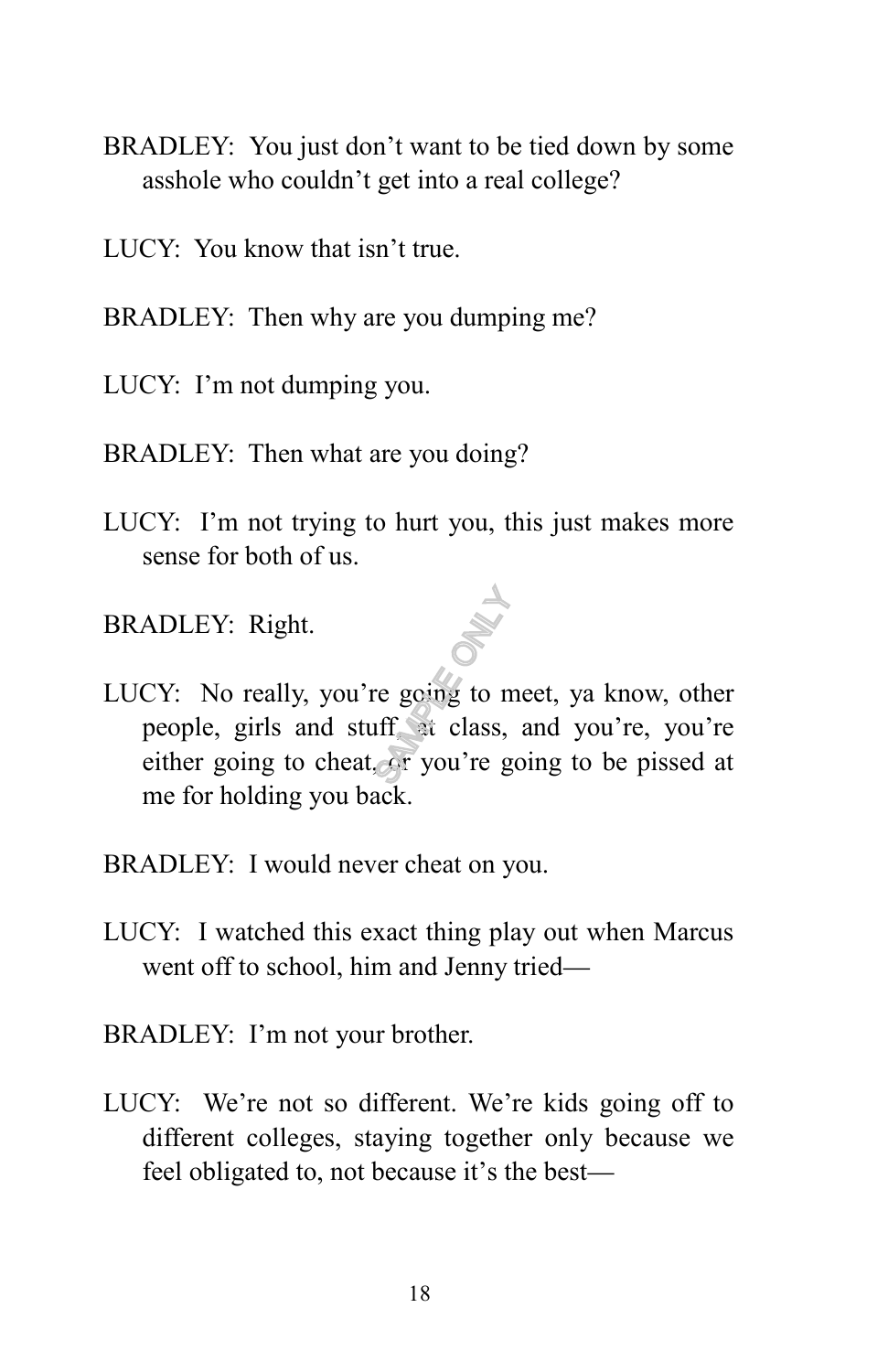#### BRADLEY: So you feel obligated to be with me?

- LUCY: No, but maybe that's where we're headed. I just, I don't want that to be us.
- BRADLEY: That isn't going to happen to us. We'll figure it out. We can skype, and text, and it's only a few months before you're back here again—
- LUCY: But my classes are going to be really demanding, and I just don't know if I'm going to have time to have a boyfriend. Okay?
- BRADLEY: Because your school is so much better than mine, right?
- *(He finishes his beer and gets another.)*
- LUCY: Jesus, can you just knock it off? I'm trying-I'm trying to do what's best for both of us. I— I want to be with you forever and if we want to do that we need to break up now. We break up, we miss each other like crazy and stay FRIENDS, and then when school's done we get back together. Otherwise it's going to get stupid and I— I don't want to lose you. You're my best friend. I'm sorry... Say something, please? and gets and<br>our list knock<br>Solest for bo

BRADLEY: Want another beer?

*(She hits him.)*

LUCY: Not that, stupid!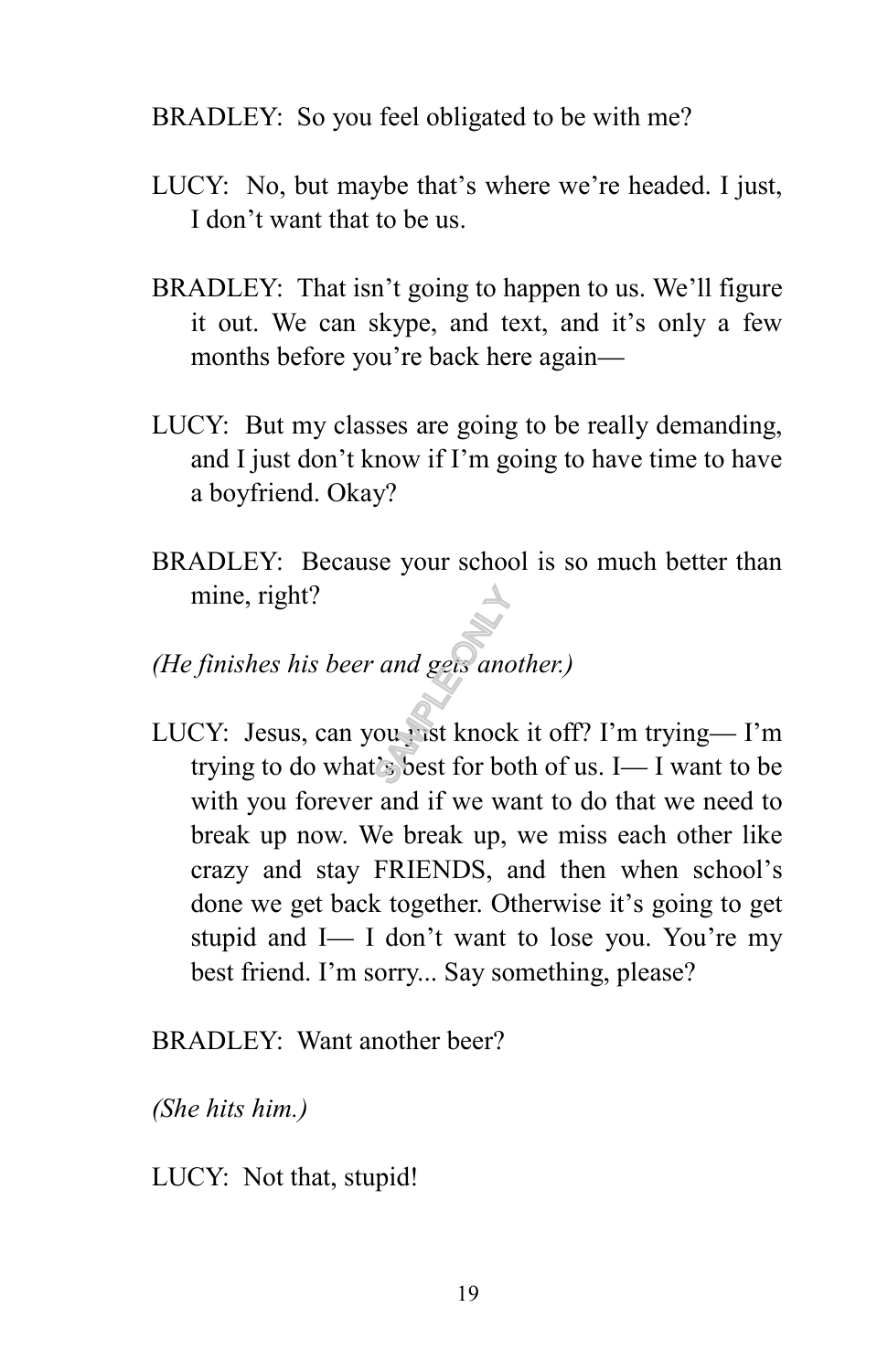- BRADLEY: Just trying to be helpful. Gotta do this send off right.
- LUCY: I'm good for now, thanks.
- BRADLEY: (*90% a joke*) You're still going to put out tonight though, right?

LUCY: Stop being a jerk. Please?

BRADLEY: Yeah. Well, I think your plan sucks.

LUCY: No, it's a good plan, I've thought about this, and cried over this, and I'm scared that we're going to implode otherwise. **SAMPLE ONLY SEE** 

*(He drinks.)*

BRADLEY: .. Okay. Whatever.

LUCY: Thank you.

*(He drinks.)*

BRADLEY: If Berkeley isn't all it's cracked up to be, you'll come home like right away, right? I mean the love nest deal is still on the table, in case you change your mind.

*(She cries a little, tries to hide it from him.)*

BRADLEY: Hey, don't cry, you'll make me cry.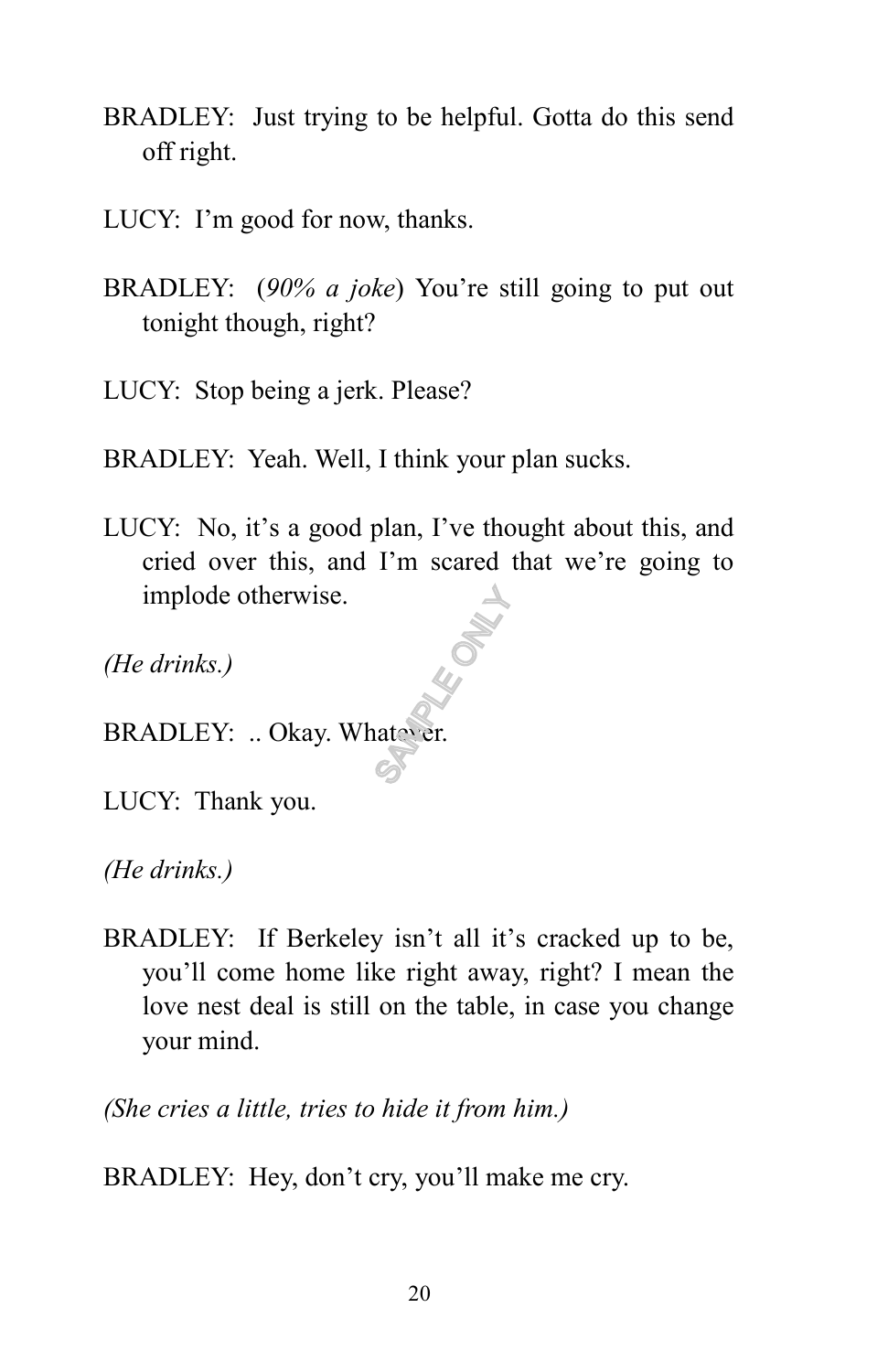- LUCY: But what if you meet someone who is like, amazing, and you forget all about me, and then I hate myself for the rest of my life?
- BRADLEY: Who could I meet that's better than you?
- LUCY: I don't know, she'd probably have like giant boobs and love all the stupid crap you do.
- BRADLEY: So are we breaking up or not?
- LUCY: I don't know! I don't want to hate you, but I don't want you to meet someone else, not like a real someone else. Does that make any sense?
- BRADLEY: Not even a little.
- LUCY: We just.. I don't. This is stupid and hard!  $\frac{1}{\sqrt{\frac{1}{1+\frac{1}{1+\frac{1}{1+\frac{1}{1+\frac{1}{1+\frac{1}{1+\frac{1}{1+\frac{1}{1+\frac{1}{1+\frac{1}{1+\frac{1}{1+\frac{1}{1+\frac{1}{1+\frac{1}{1+\frac{1}{1+\frac{1}{1+\frac{1}{1+\frac{1}{1+\frac{1}{1+\frac{1}{1+\frac{1}{1+\frac{1}{1+\frac{1}{1+\frac{1}{1+\frac{1}{1+\frac{1}{1+\frac{1}{1+\frac{1}{1+\frac{1}{1+\frac{1}{1+\frac{1}{1+\frac{1}{1+\frac{1}{1+\frac{1}{1+\frac{1}{1+\frac{$
- BRADLEY: .. Okay?
- LUCY: Okay, yeah.. Yes, we're breaking up. Just try not to fall in love with anyone.

*(They kiss.)* 

- LUCY: I need to go.
- BRADLEY: But you're going to be gone for so long, I thought we could—
- LUCY: I know, I did too, but—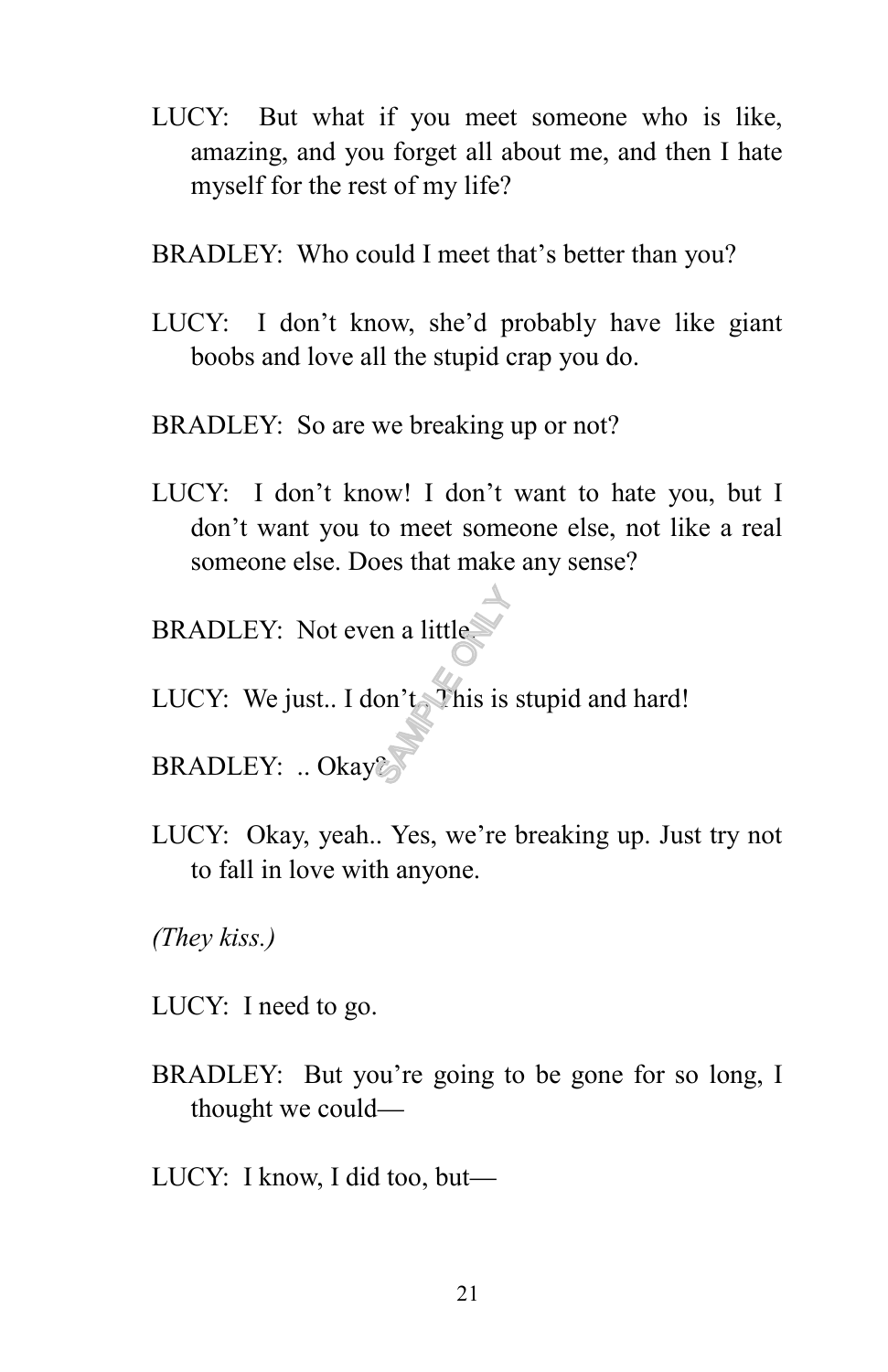BRADLEY: Finish your beer.

LUCY: No, sorry, you have it.

BRADLEY: Drinking alone up here's not what I had in mind for tonight.

LUCY: No, I know.

*(He pulls her close and kisses her.)*

BRADLEY: I'm not gonna see you for months—

LUCY: But if I stay you'll change my mind—

BRADLEY: We don't have to tall. Like at all.  $\frac{1}{\sqrt{2}}$ 

*(He kisses her.)*

LUCY: Not tonight. Okay

*(He hits the steering wheel.)*

BRADLEY: Great. Yeah.

LUCY: I'm sorry.

BRADLEY: No, this is fucking perfect. This is exactly how I wanted this night to go.

*(She opens the door, he reaches across her and slams it shut.)*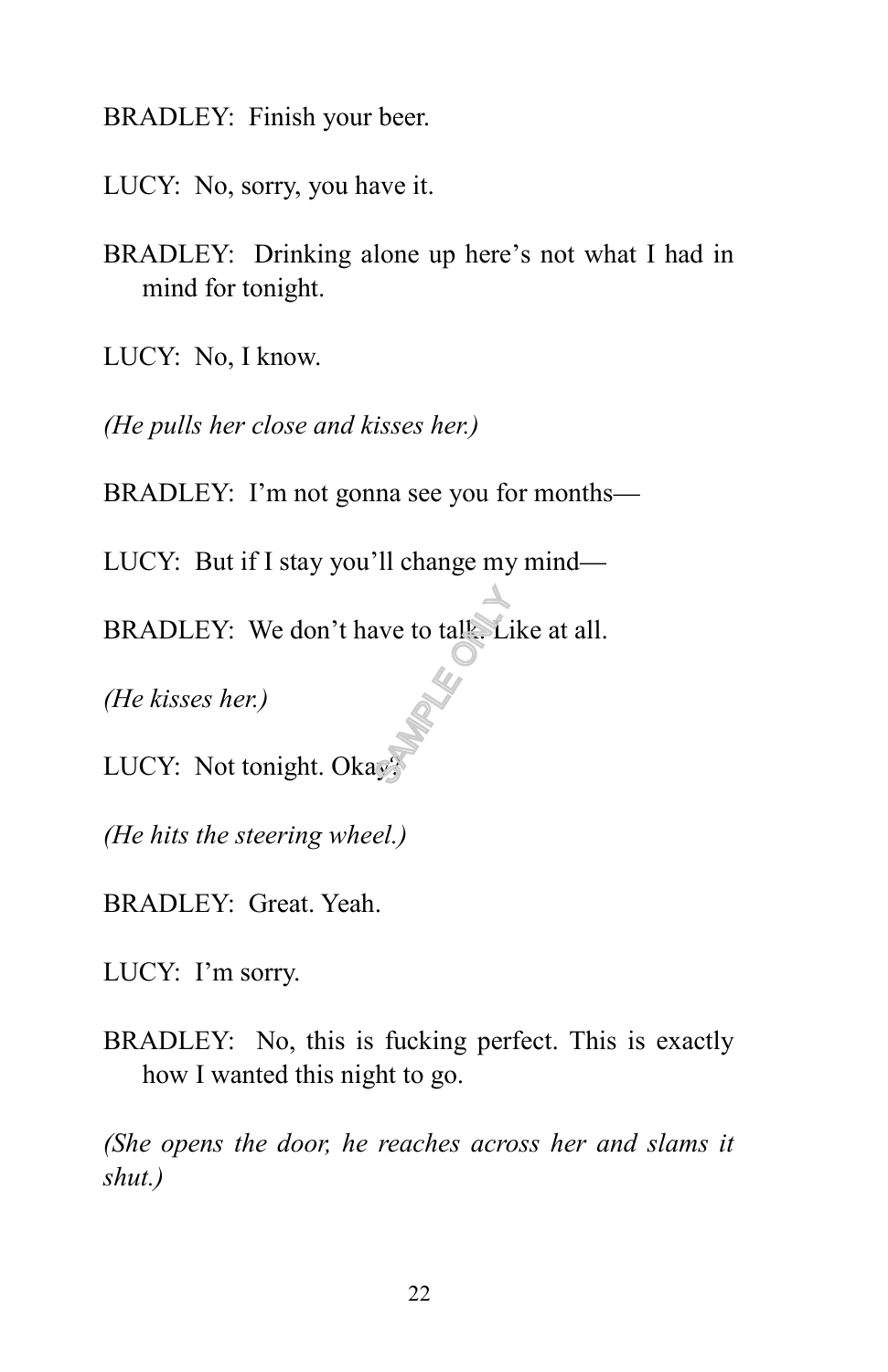LUCY: Bradley—

*(He starts the car.)*

BRADLEY: I'll drive you.

LUCY: I want to walk—

BRADLEY: No. It's not safe. I don't want some crazy asshole jumping out of the bushes and grabbing you, I'll take you home.

*(He blasts the radio, throws the remaining beers in the back seat. End of scene.)*

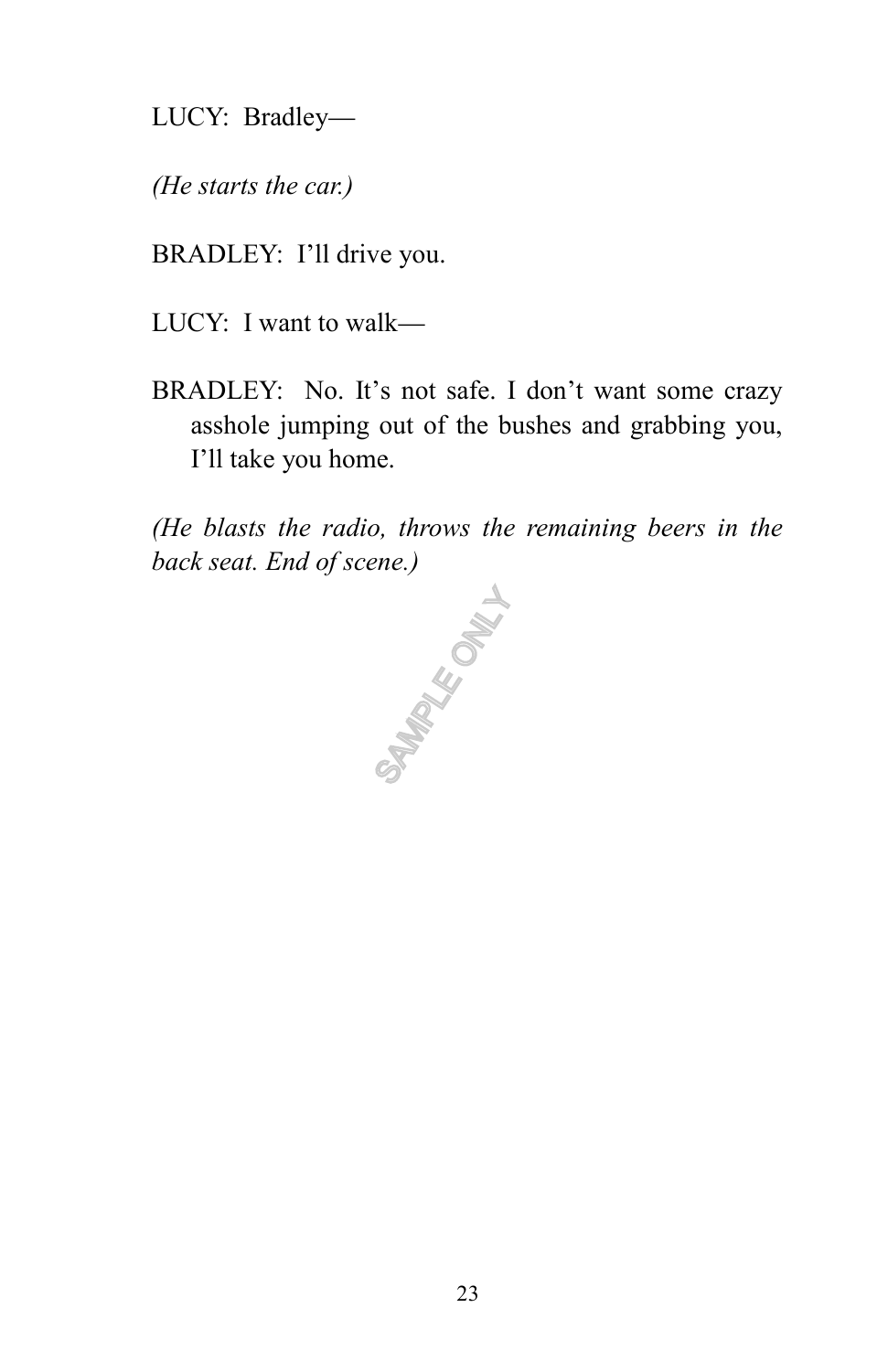## SCENE THREE

*(September 9.* 

*Berkeley streets near the UC Berkeley campus. Night. Lucy enters, she wears her favorite dress. She walks quickly and looks over her shoulder every so often.*

*Jared enters after her, wearing headphones, he walks with less deliberation but at a quick pace.*

*She feels his presence, but is too nervous to look and confirm that someone is there. She clutches for something in her purse.*

*He is oblivious.*

*She pulls out what she was hunting for, mace, and holds it in her hand.*

*He gets closer, just as he is about to pass her she swings around to face him.) He gets closer, just as he is about th pass her she s*<br>*around to face him.)*<br>LUCY: STOP FOLLOWING ME!<br>(He takes off the headphones and notices her mace.)

LUCY: STOP FOLLOWING ME!

JARED: Whoa! What the hell—

*(She tosses the mace in her purse.)*

LUCY: Oh my God, you're not— Oh man, I'm so, I thought you were, I thought you were someone else, it's really dark—

JARED: Were you about to mace me?

LUCY: No! Not you.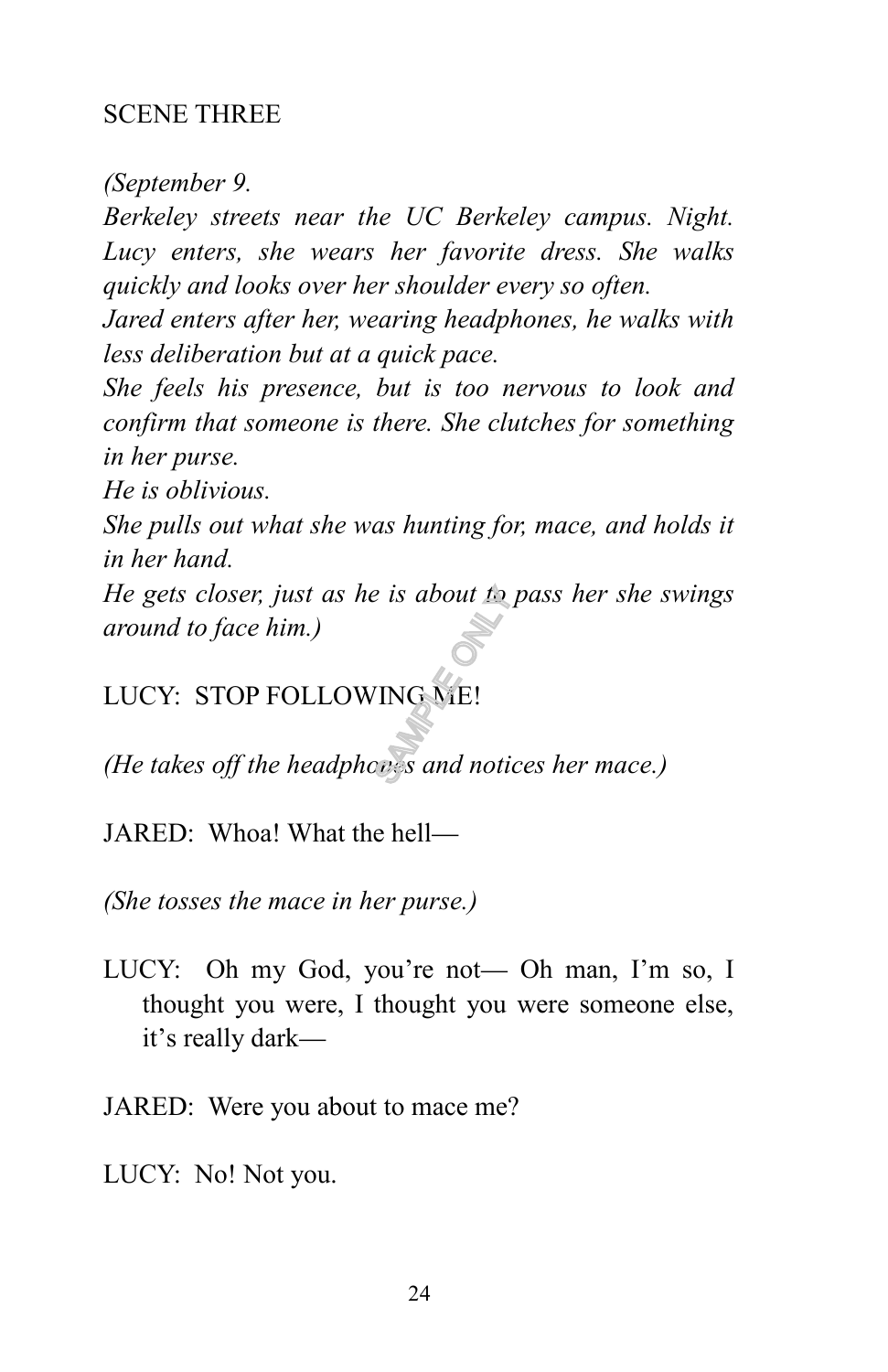JARED: There's no one else here.

- LUCY: Right, yeah, totally, but last night these two guys started following me, they were really drunk, and they were yelling things and it kinda wigged me out and so I thought in case that happened again—
- JARED: Whatever, just be more careful with that stuff.

LUCY: Yes! Good call, I will be.

*(He puts his headphones on and walks away.)*

LUCY: Hey, sorry to bug you again—

*(He ignores her, she walks after him and taps his shoulder, he pulls off his headphones.)* walks after h<br>phones<br>S

JARED: Yeah?

- LUCY: Sorry, I, I'm just a bit turned around and like I said, it's dark. Do you know where we are?
- JARED: Don't you have a cell phone?
- LUCY: I do, yes. It died.
- JARED: Where are you trying to go?
- LUCY: Home, to my apartment.
- JARED: And that is..?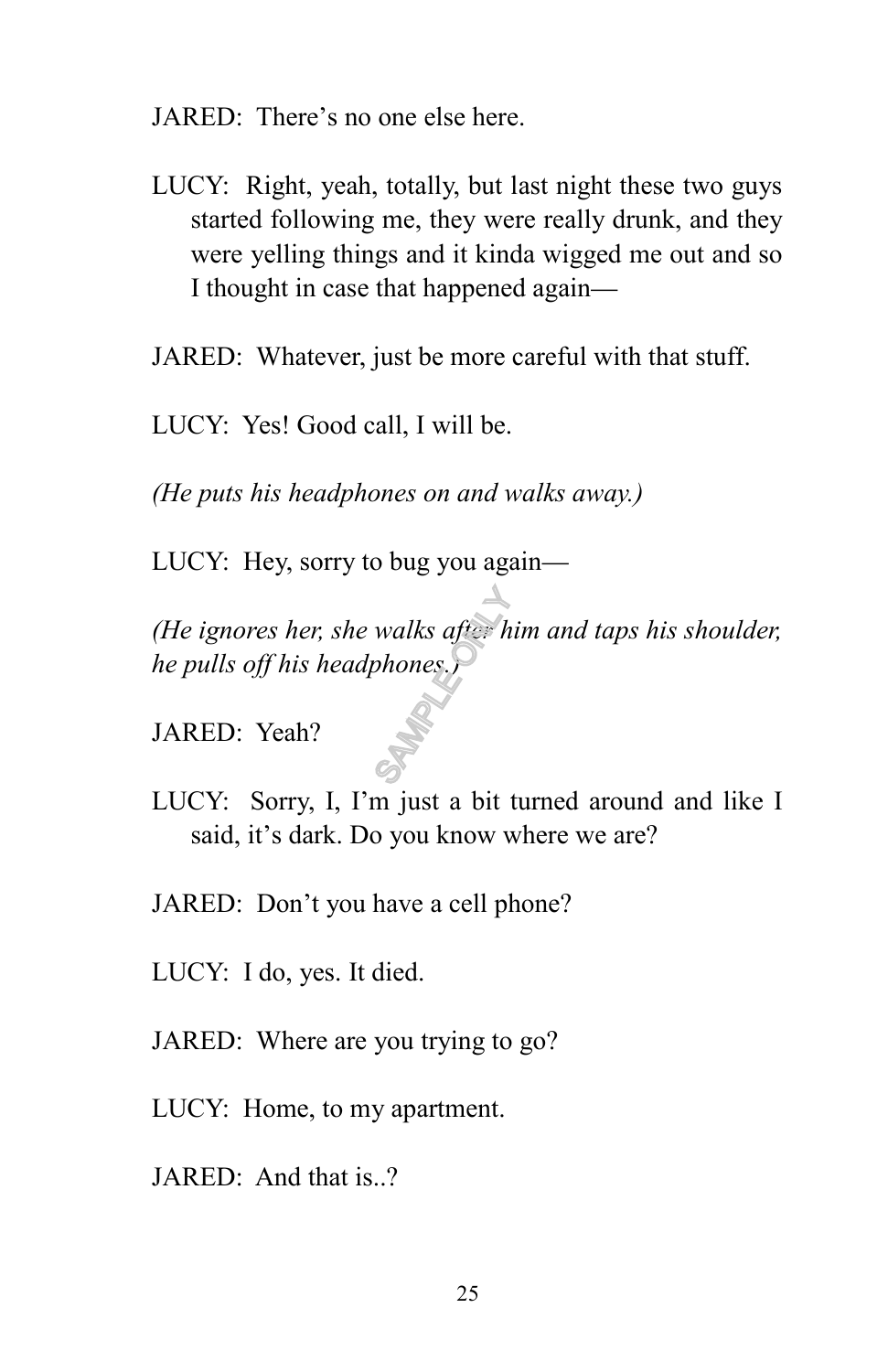- LUCY: Right, ha, that would help! It's, uh, on Virginia and Walnut.
- JARED: You're on the wrong side of campus.
- LUCY: No, it's not, I—
- JARED: This is South of campus, Virginia is North.
- LUCY: Aw man.
- JARED: Head back that way and hang a right on Oxford, that way you won't get turned around walking through school.
- LUCY: Okay, cool. Thank you.
- *(He nods, then puts his headphones on. She waves at him. He takes his headphones off.)* Reference of the set of the set of the set of the set of the set of the set of the set of the set of the set of the set of the set of the set of the set of the set of the set of the set of the set of the set of the set of
- LUCY: I'm not like, I'm not a crazy person. Just so you know.
- JARED: I never said you were crazy—
- LUCY: And it's not like I went out and bought it, my mom sent it up with me when I left San Diego, that's where I'm from—
- JARED: Listen, I've had a really long day—
- LUCY: I am not asking you for anything.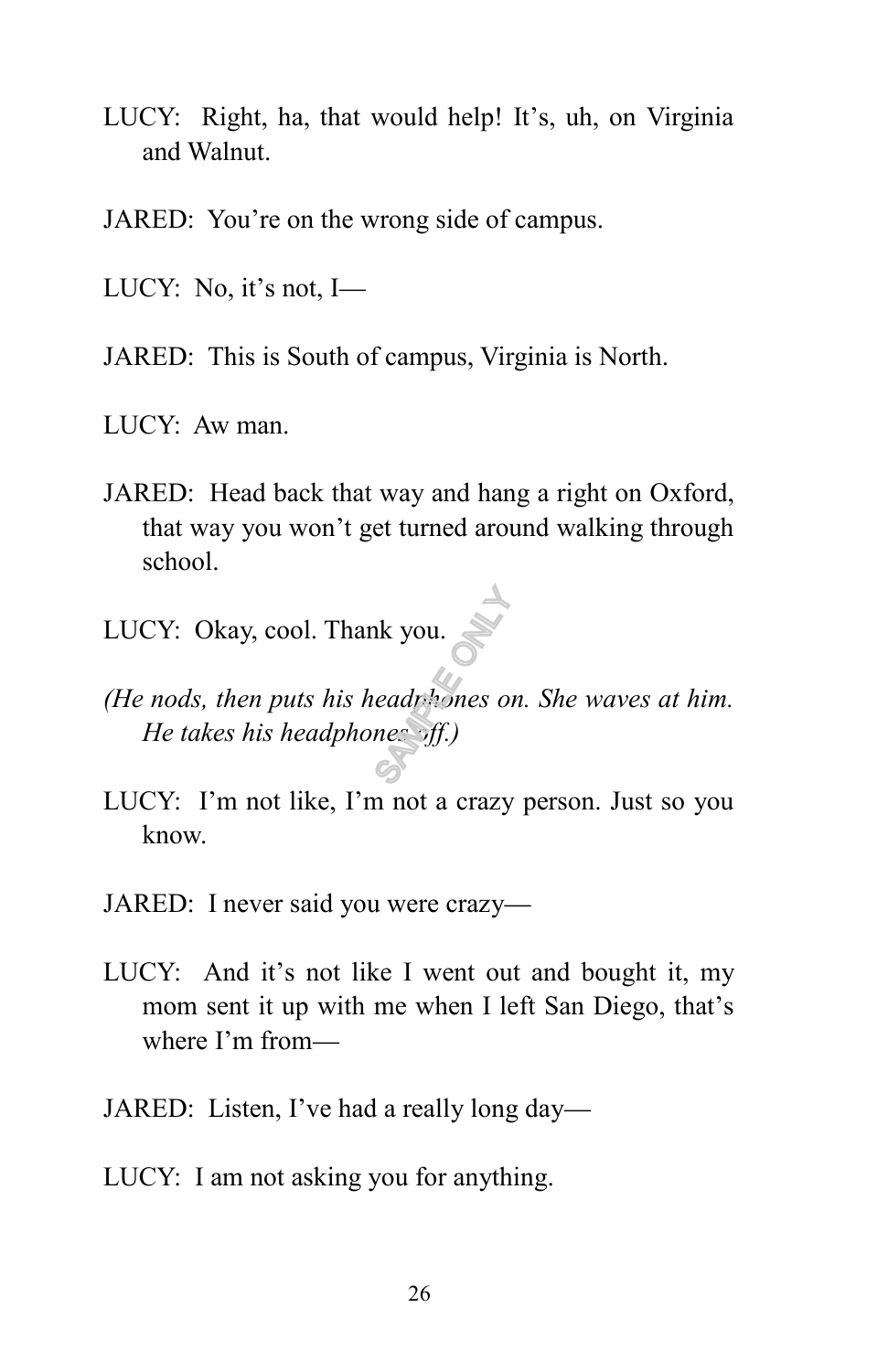- JARED: It feels like you want me to walk you back to your place.
- LUCY: No! I'm totally fine. I've got, you know, the mace, so I'm all set if anything goes down.
- JARED: Cool. Night then.
- LUCY: I just didn't want you to worry about me.
- *(He laughs.)*
- JARED: Look, I don't even know you—
- LUCY: Oh, sorry! My name is Lucy... And you are?
- JARED: .. Jared.
- LUCY: Hi Jared, I'm new, to here. To college. I'm a freshman.  $\sum_{s}$ <br> $\sum_{s}$ <br> $\sum_{s}$ <br> $\sum_{s}$ <br> $\sum_{s}$ <br> $\sum_{s}$ <br> $\sum_{s}$ <br> $\sum_{s}$ <br> $\sum_{s}$ <br> $\sum_{s}$ <br> $\sum_{s}$ <br> $\sum_{s}$ <br> $\sum_{s}$ <br> $\sum_{s}$
- JARED: Look, I have an early class tomorrow—
- LUCY: No, totally. You should get to bed.
- *(He nods and goes to put on his headphones.)*
- LUCY: It's down back this way and then left on Oxford, yeah? That's what you said?
- JARED: No, a right.
- LUCY: Okay, right, got it.. So, you live near here?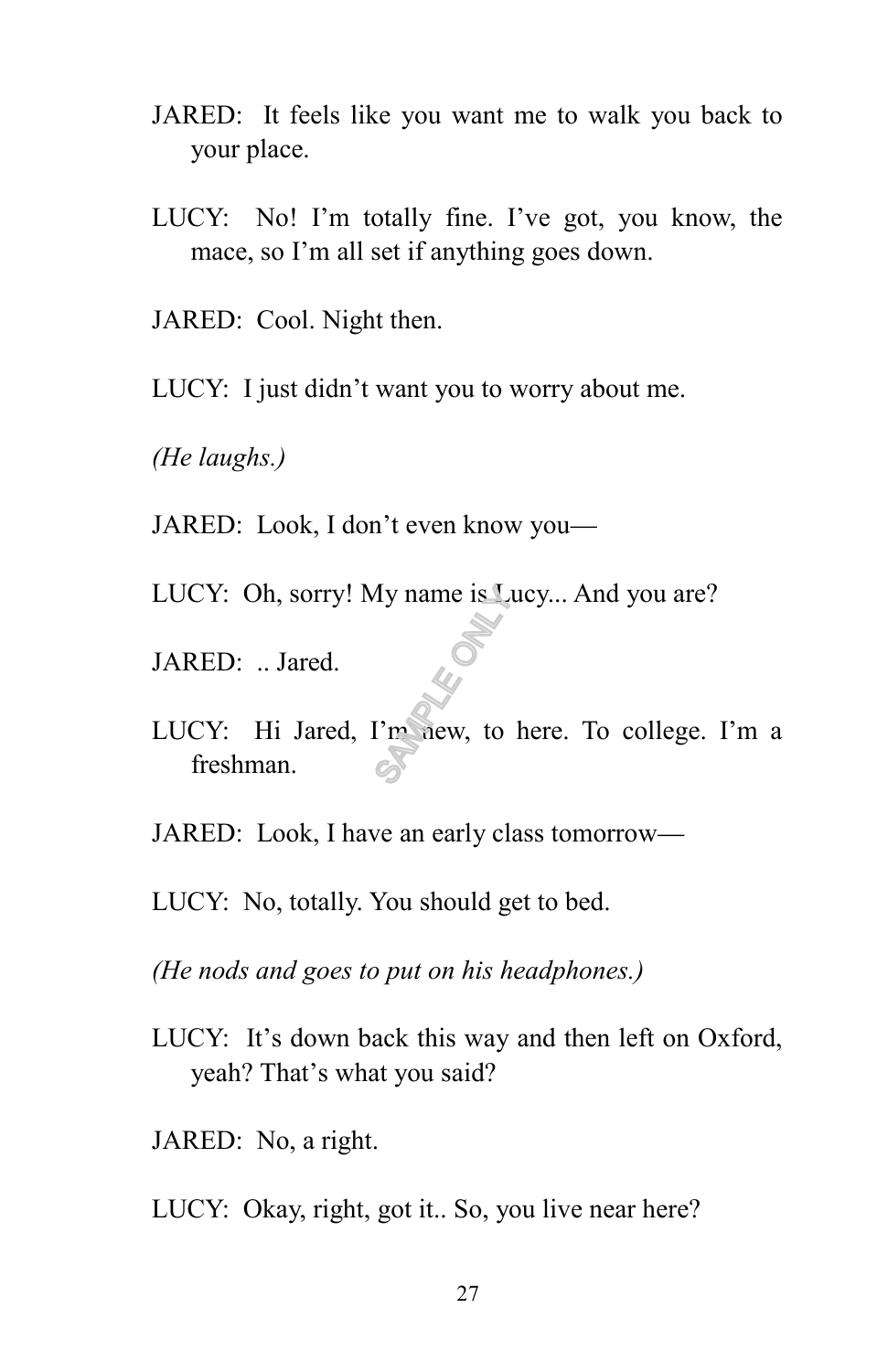JARED: Just on the corner.

LUCY: Nice.

JARED: Yeah.

LUCY: Great, well, I feel good about this, and walking back alone. Especially with it being so late and dark and everything.

JARED: .. You want me to walk you?

- LUCY: What? No. I'm fine. Totally fine.
- JARED: It's cool. Come on.
- LUCY: Okay great! Thank you.. My class just went later than normal and I've only been here like a week. Normally I can take care of myself. only vou... My<br>ve only Deen<br>are of myself

JARED: Clearly.

*(They head off in the opposite direction.)*

- LUCY: Wow, feel free to take it down a notch on the judgement.
- JARED: That's pretty rich considering you almost assaulted me tonight.
- LUCY: As like, a mistake. I would have been super sorry if I'd actually sprayed you.

*(They exit together. End of scene.)*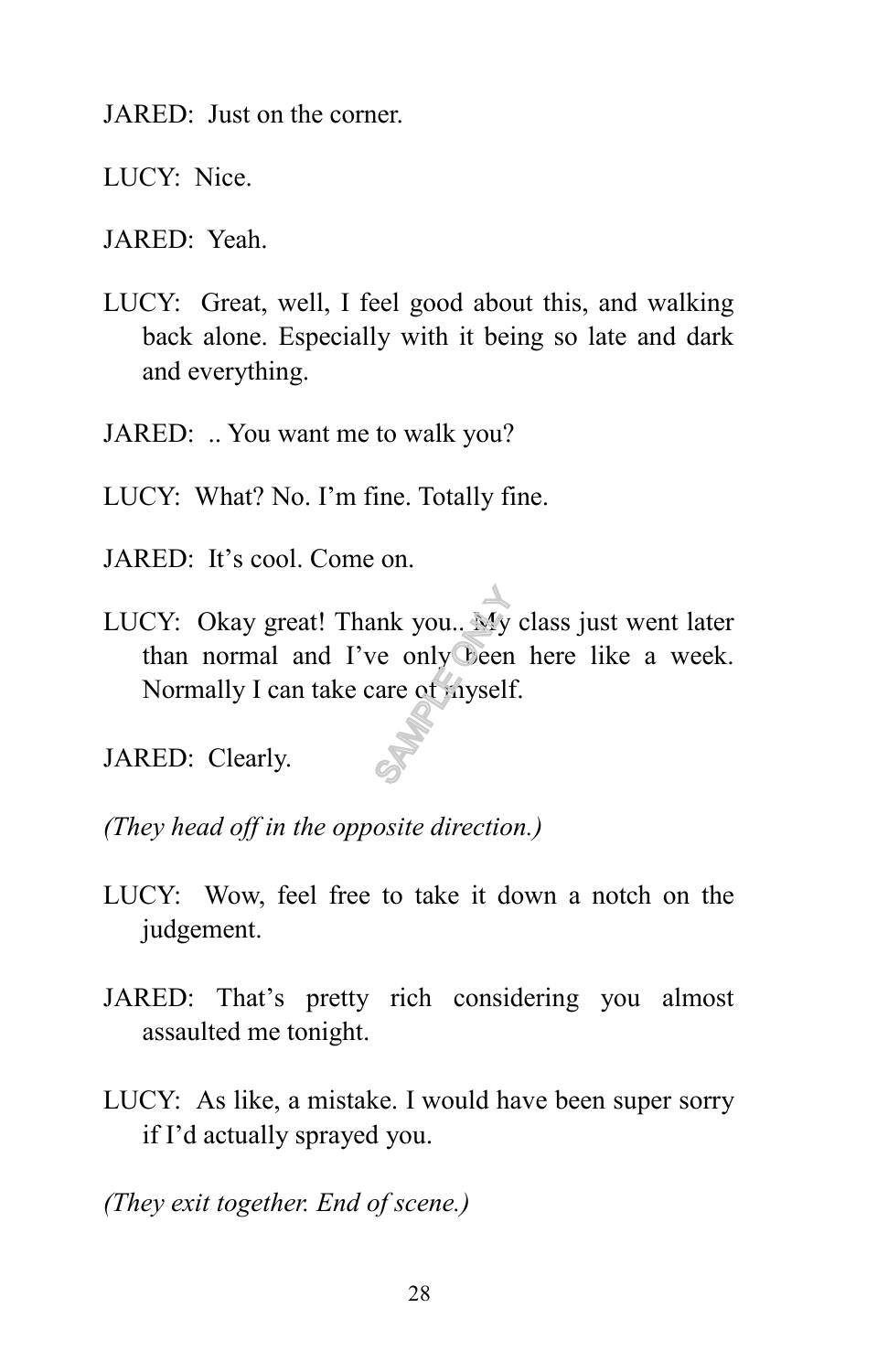### SCENE FOUR

*(Lucy's bedroom. The Monday after Thanksgiving, November 30. Afternoon.* 

*Lucy wears sweats and a t-shirt— hers, not Jared's. We hear angry cleaning from another room.)*

LUCY: I already said that I was sorry Kim, and I'll say it again and again until you start talking to me because this silent treatment is totally immature.. I'm sorry! I am sorry. It was wrong, I should have asked, but I just, I don't know. You take my stuff without asking sometimes and I, I didn't know you were saving it. I thought we could, you know, drink together, or something, and talk about our Thanksgivings and stuff. But I get that it was shitty of me and assuming is wrong and I shouldn't have. I just... I'm sorry, really... thought we could, you linew, drink together, or something, and talk about our Thanksgivings and stuff. But I get that it was shitty of me and assuming is wrong and I shouldn't have. I just... I'm sorry, really...<br>(*She hol* 

*going to puke. She closes her eyes.)*

LUCY: You should feel good at least knowing that the universe is punishing me severely for not asking before I drank your booze. Lucy bad. And she will suffer for it. She should suffer. She's a thief, right? That was your word?

*(She pulls out a piece of her dress. Looks at it. Put it's away.)*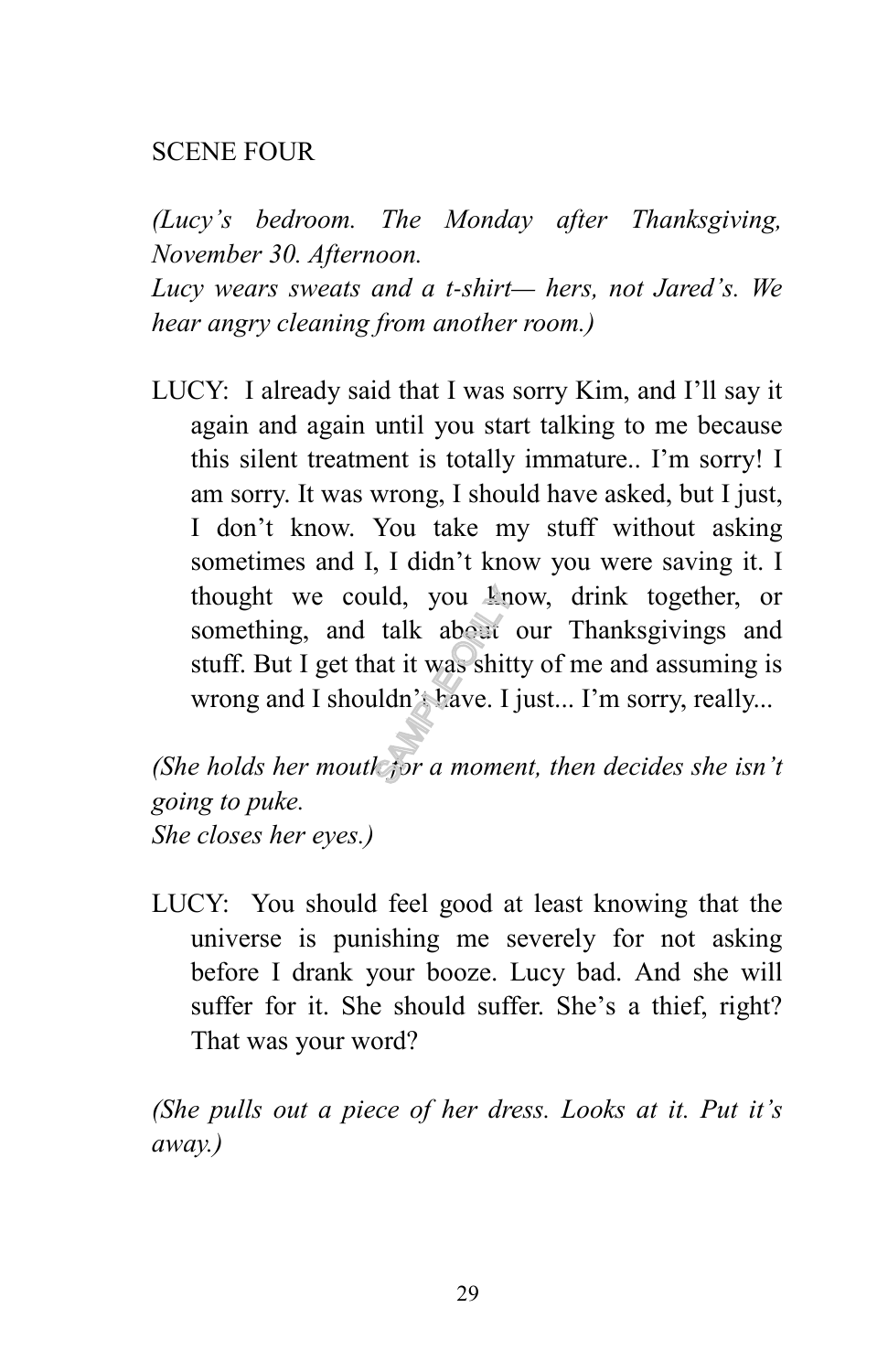LUCY: ....... Hey, have you ever woken up next to someone and you have no recollection of like wanting to, you know, like... Ugh... I don't mean. Yeah. So I finally slept with Jared. I know you were like if you don't, I will, so..

*(The cleaning noises stop. Maybe we hear a door open and close.)*

LUCY: He said it was great. I— I guess I'll just have to take his word, because like I said I don't... Has that ever, have you um had that before? Because I don't know. It doesn't feel.. Maybe that's just this awful hangover and I should just stop thinking that maybe something really happened, you know?... Do you know what I mean?

*(She looks into the other room. No one is there. She almost throws up again.)* ppened, you<br>room. No one<br>ain

LUCY: Alright. Cool, just leave Kim. Leave me here to talk to myself... I just wanted you to tell me I am overreacting and wrong because like, I like him, you know? He's a good one. A good guy. He'd never... You'll get used to it.. It'll— it'll be quick— No, no, no, no, I— I wanted. I wanted to. I wanted him. I wanted.. I really wanted you to stay home Kim so that you could set me straight on this one. Because I just keep getting these like flashes, these, these, little. What if I didn't. Want. Him.

*(She pulls out the piece of her dress again. She grabs her phone and dials.)*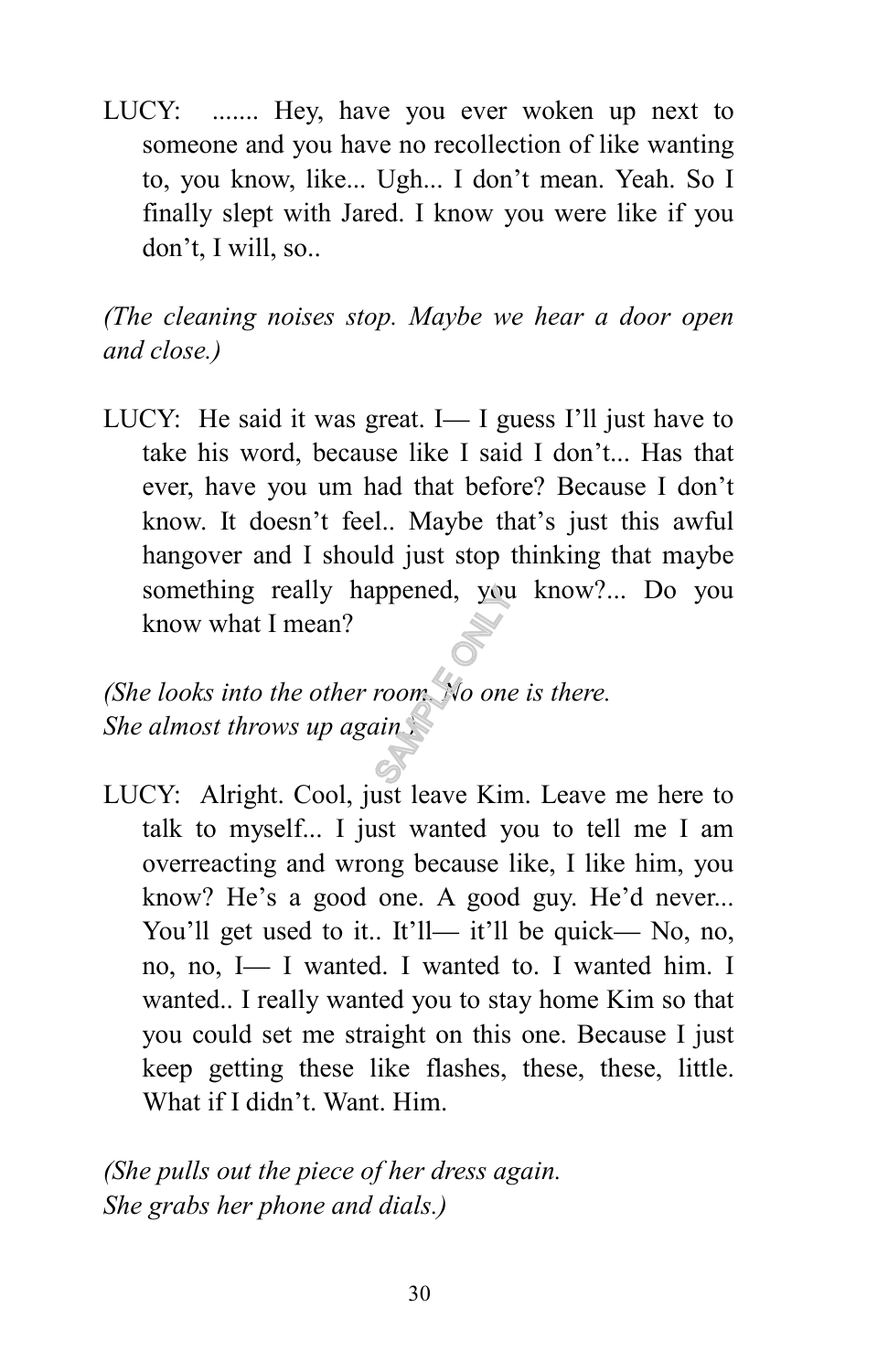LUCY: (*Into phone*) Yes, hello. Um... Hi.... I think I was raped. (*Deep breath*) No I was. I was raped.

*(End of scene.)*

SAMPLE ONLY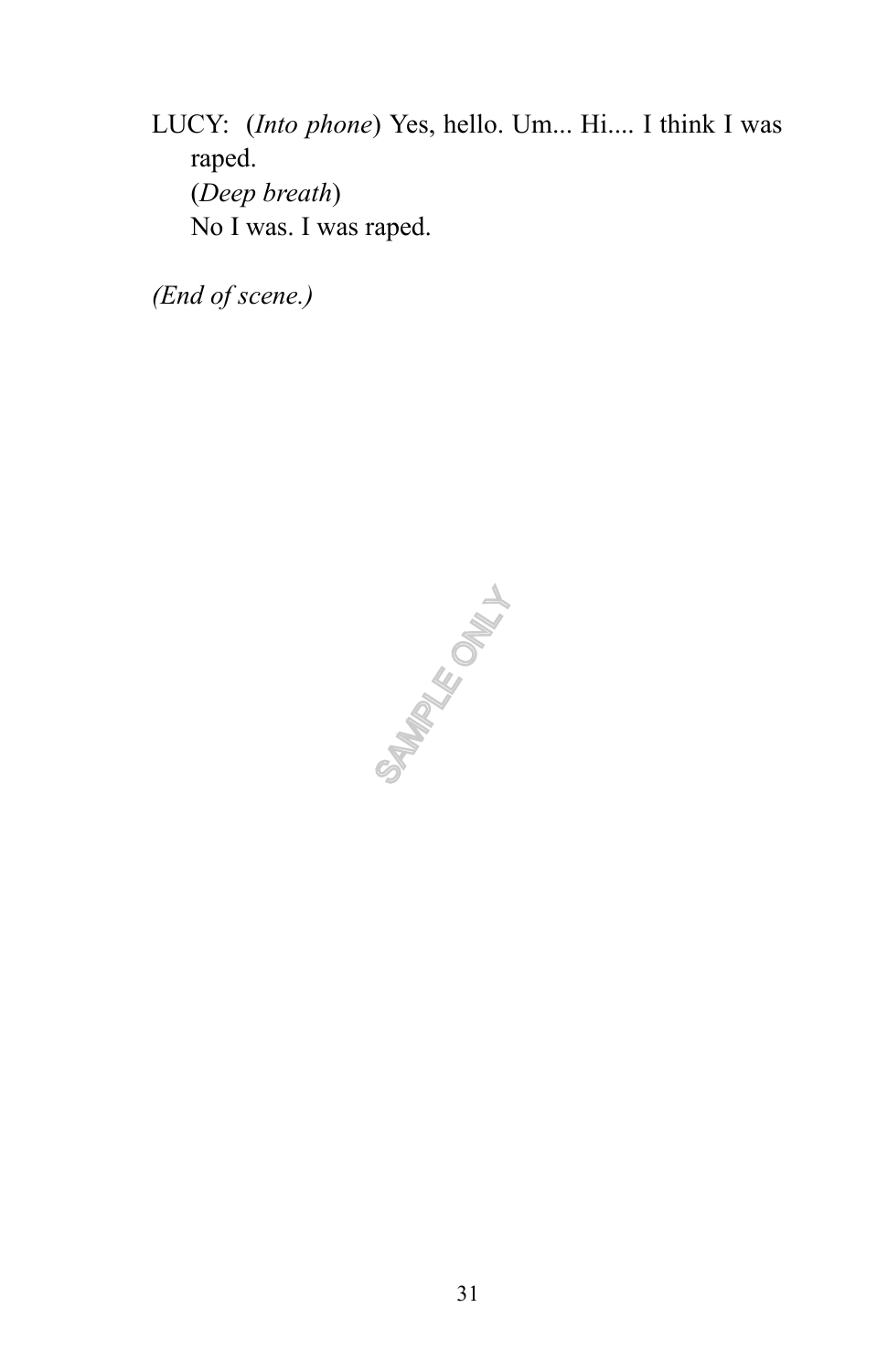# SCENE FIVE

*(September 12, a few days after Lucy and Jared met over mace. Near Jared's apartment. Lucy, wearing her favorite dress, enters and walks with two coffees and a bag full of breakfast goodies. She tries to figure out which apartment belongs to him.*

*She goes to knock on a door, then stops. She walks away, worrying that she not only has the wrong apartment but also that this might be totally out of line. She stops.* 

*She turns around and takes a deep breath, takes a few steps back to the door she believes to be his. She loses steam. She exits.* 

*She reenters, with a new level of determination. As she reaches the door she's 90% sure is the one he pointed out the other night, Jared enters, opening the door in her face.)* reaches the door she's 90% sure is the one he pointed out<br>the other night, Jared enters, opening the door in her face.)<br>JARED: Stop following me.

JARED: Stop following me.

- to you. And here I thought you couldn't hear me yelling over your headphones.
- JARED: Lost again?
- LUCY: No, I, um, came to say thanks for helping me get home even though you were so tired and way too cool to be hanging out with me. And so I brought pastries and coffee... And I hope so badly you're not like gluten free or vegan because I didn't think about that until just now and then this would be not so nice a gesture. And yeah. Good morning, happy breakfast!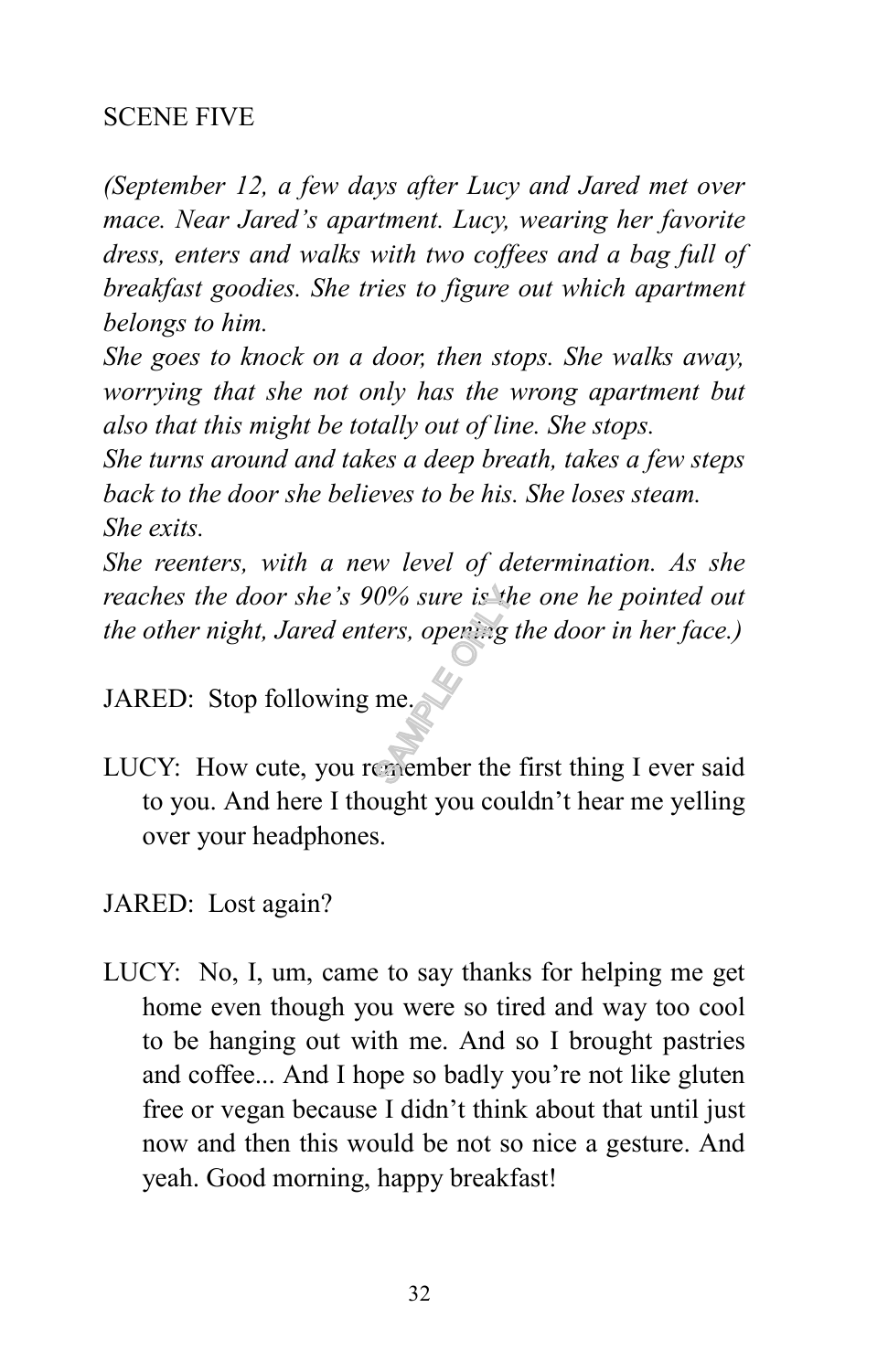*(She hands him a coffee and the bag of treats.)*

- LUCY: You're not vegan, are you?
- JARED: No.
- LUCY: Oh thank God. I mean, vegans are fine and everything, my brother is vegan.
- *(He looks in the bag.)*
- JARED: You knock over a bakery or something on your way here?
- LUCY: I didn't know what you'd like so I got all the things.<br>JARED: I can see that. things.
- JARED: I can see that.
- LUCY: Cool. Yeah, so, see you around then.
- JARED: You really think I can eat all this by myself?
- LUCY: Maybe? You did go on a really long walk the other night, so..
- JARED: Have breakfast with me.
- LUCY: Okay, really?
- JARED: Yeah.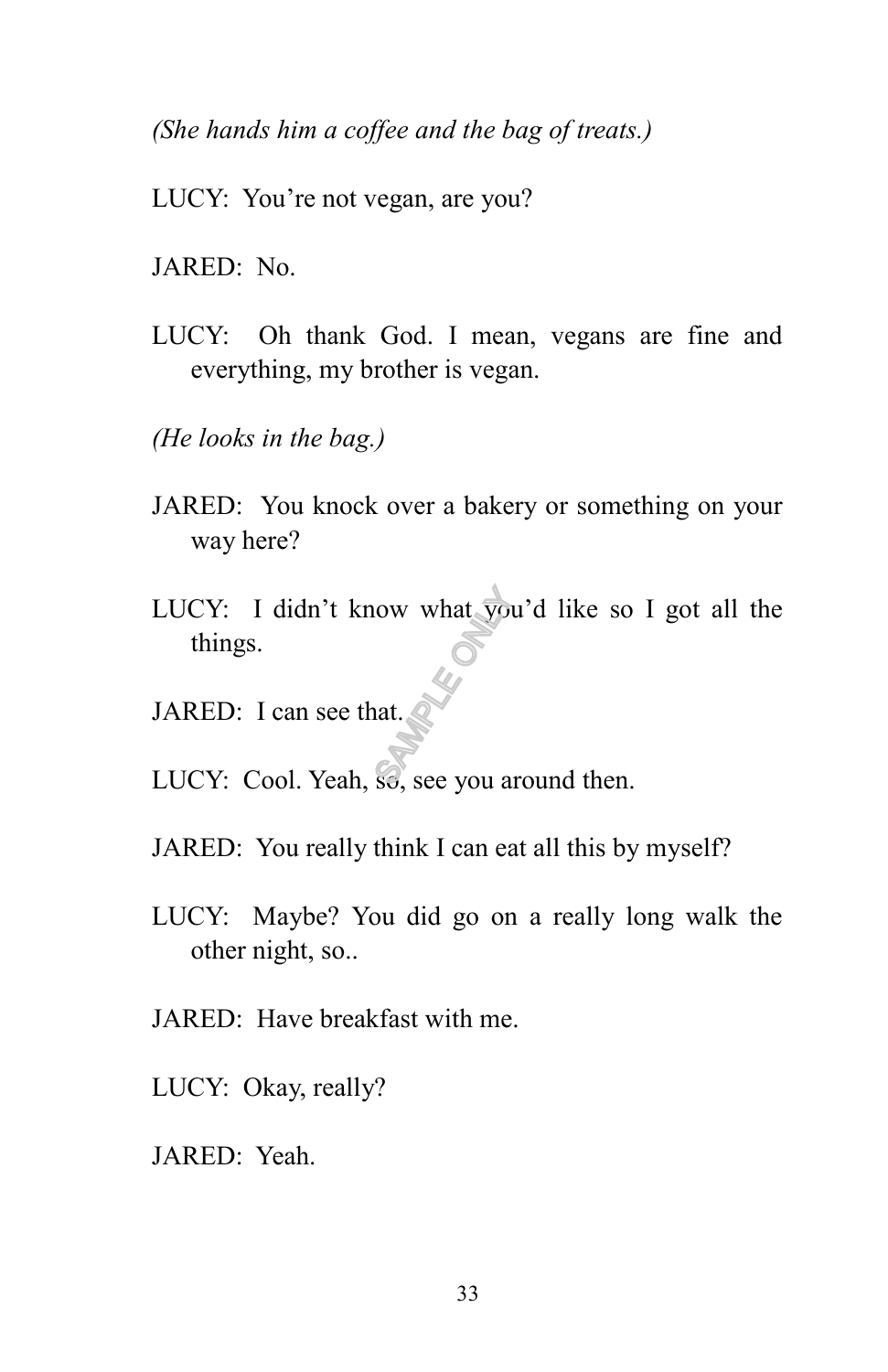*(He sits on the sidewalk. She sits by him. He selects a pastry, then hands the bag to her, she picks one. They eat and drink.)* 

- JARED: Have trouble getting home the rest of the week?
- LUCY: No, I made sure to bring my charger so I could check my phone for directions.
- JARED: Smart.
- LUCY: Yeah, I have my moments.
- JARED: Mace anyone?
- LUCY: No, I took it out of my bag.
- JARED: But what about the roving bands of drunk fraternity bros? of my hay.
- LUCY: Turns out they're pretty slow.
- JARED: It's all that PBR.
- LUCY: Yeah, probably.
- JARED: Seriously though, if you're being followed—
- LUCY: Can we talk about something else?
- JARED: Yeah, totally. It's just, you could go to campus police—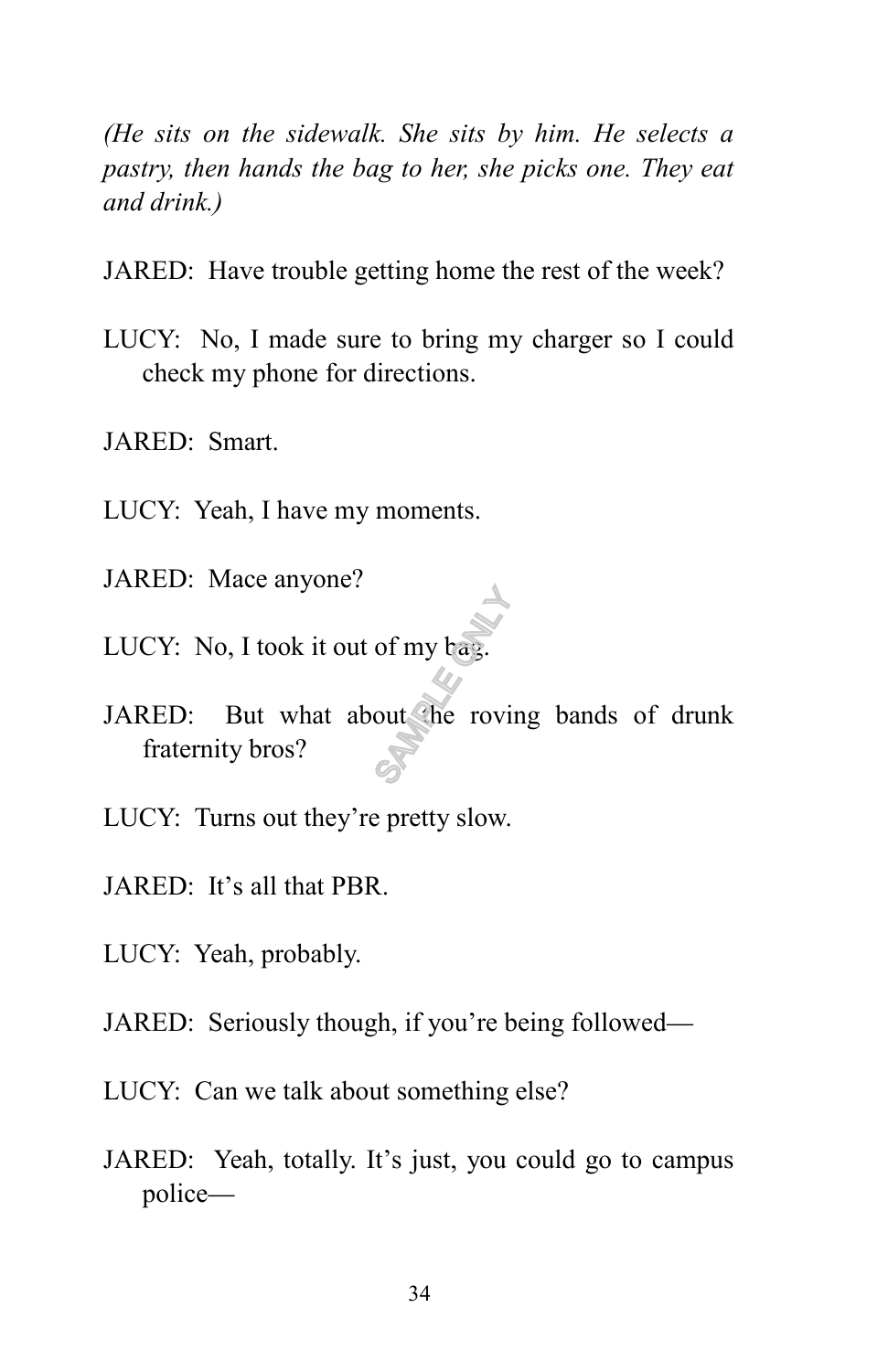- LUCY: It wasn't a big thing really. Happens all the time, I was just overreacting.
- JARED: You get followed all the time?
- LUCY: Not like, right this second, but I don't know, once a week?
- JARED: Really?
- LUCY: Yeah.
- JARED: That seems like a lot.
- LUCY: Well I don't know what the national average is, so I can't really say. The Second State<br>State of the Second State<br>Second Second Second Second Second<br>Second Second Second Second Second Second Second Second Second Second Second Second Second Second Second Second Second Second Second Second Seco
- JARED: I guess it's tough for the cute girls out there. I didn't realize.
- LUCY: Yeah, I guess.. Not that I think of myself as a cute girl, or that I think I'm not cute, I'm not, I'm not stuck up, so I don't think one way or another about being cute or not.
- JARED: It's okay, you're cute.

LUCY: Oh. Well, thanks.

*(They eat. It's quiet. She can't stand the quiet.)*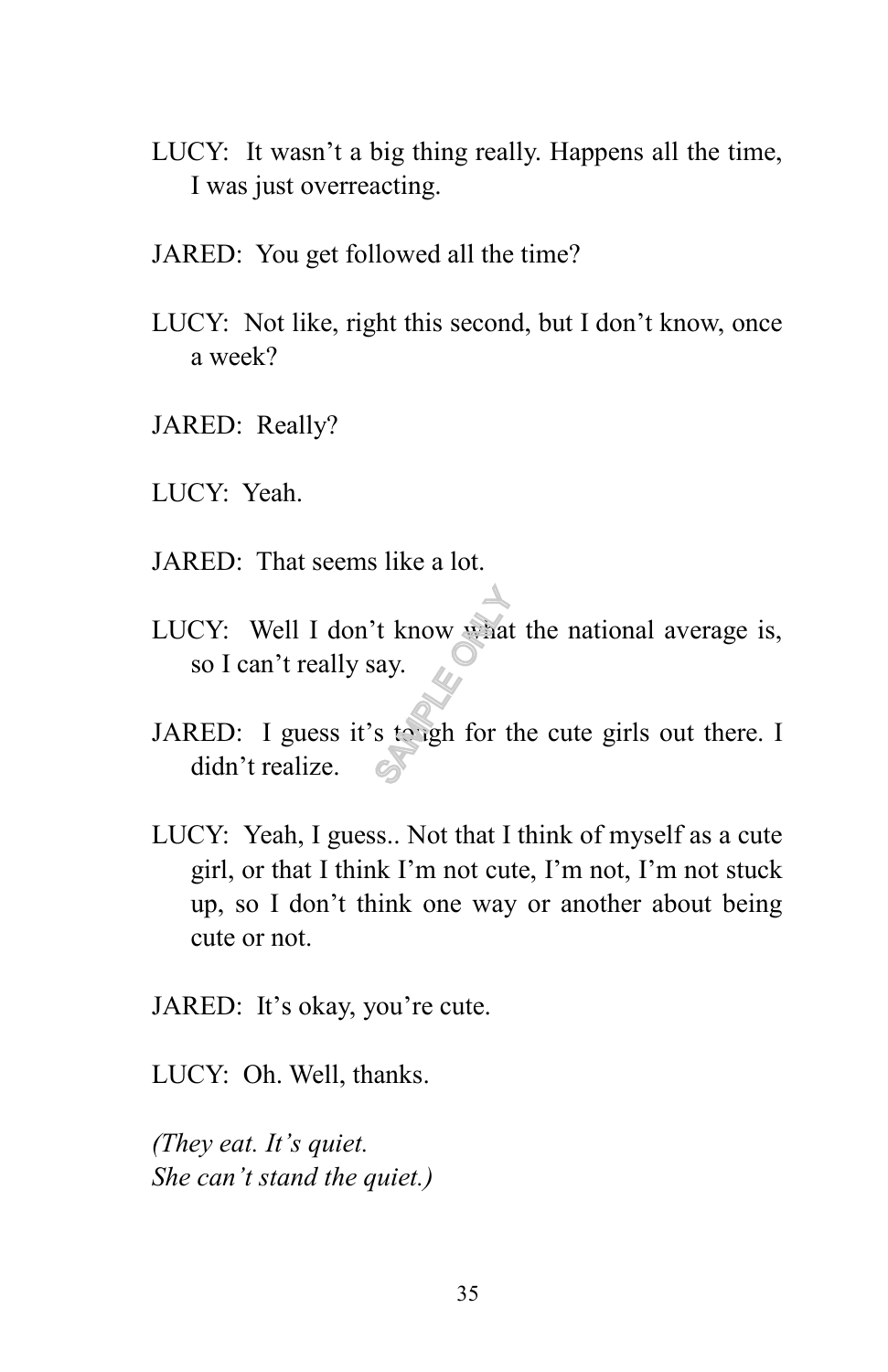LUCY: ... School has been crazy, right? I mean, I know this is a big deal place but they really put your back to the grindstone. Is it back or nose? My mom always says those sayings wrong and so I do too, I think she does it on purpose just to make all her kids weird. Like she says you're getting on my left nerve instead of last nerve... So, are you a freshman too?

JARED: Sophomore.

- LUCY: Cool. From here, or?..
- JARED: Arizona.
- LUCY: Oh, nice. I grew up by the beach, Pacific Beach, actually, which was, I mean, talk about roving drunk guys. It's like growing up in a Spring Break party. Really, the main street, Garnet\*, is like bar, bar, bar, taco shop, bar, bar, tattoo parlor, bar, bar, bar, bar, Trader Joes, because I guess people need food too sometimes, on top of all the beer. And the bars, they almost all have open patios, and so once you're like 14 or 15 you can't walk down the block without dudes yelling at you.. But, there are good things too, it's, the beach is always awesome, and the weather *is* really great, nearly 72 every day, which is like the opposite of here. I mean, I guess today isn't so bad, at least the sun is shining. Did you have a hard time getting used to how cold it is coming from Arizona? I mean, taik<br>I mean, taik<br>ing up in a<br>et, Gamet\*,<br>tattoo parlor<br> $\approx$  guess pe

(\**Pronounced with an emphasis on both the first and second syllable, unlike the gemstone.)*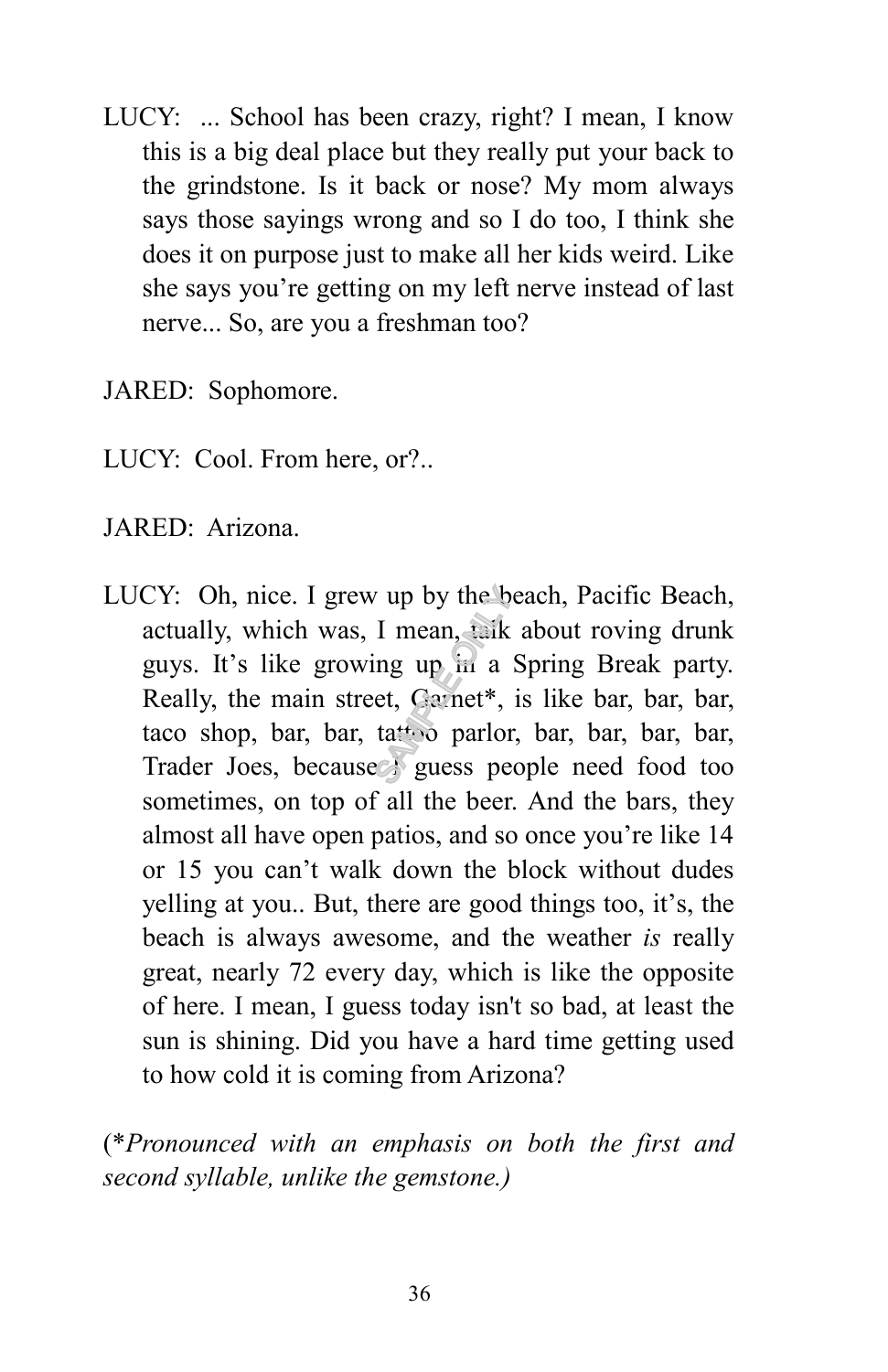JARED: Not really. I don't love the heat.

- LUCY: Oh. I do. Not that it gets as hot in San Diego as it does in Arizona, but, I miss the sun. I miss my mom too, and my boyfriend— I mean ex. Ex boyfriend. We broke up. Before I left. He's cool. We're still friends, and all that, that's why I miss him I guess. But I'm single now, just— Yeah..
- JARED: ... Sounds like we have a lot in common.
- LUCY: Yeah? Do you babble uncontrollably and completely embarrass yourself a lot too?
- JARED: No, I also don't have a boyfriend right now. don't have 4<br>h.<br>y. That was a
- LUCY: Oh.... Ohhhh.
- JARED: I'm not gay. That was a joke.

LUCY: Oh!

*(They eat.)*

LUCY: This almond thing is really good, you wanna try it?

*(He nods. She goes to feed it to him, decides that's weird and tries to break a piece off to hand to him instead. She gets courage back and tries to put just the piece in his mouth and misses a little, getting a lot of powdered sugar on his face. They both laugh.)*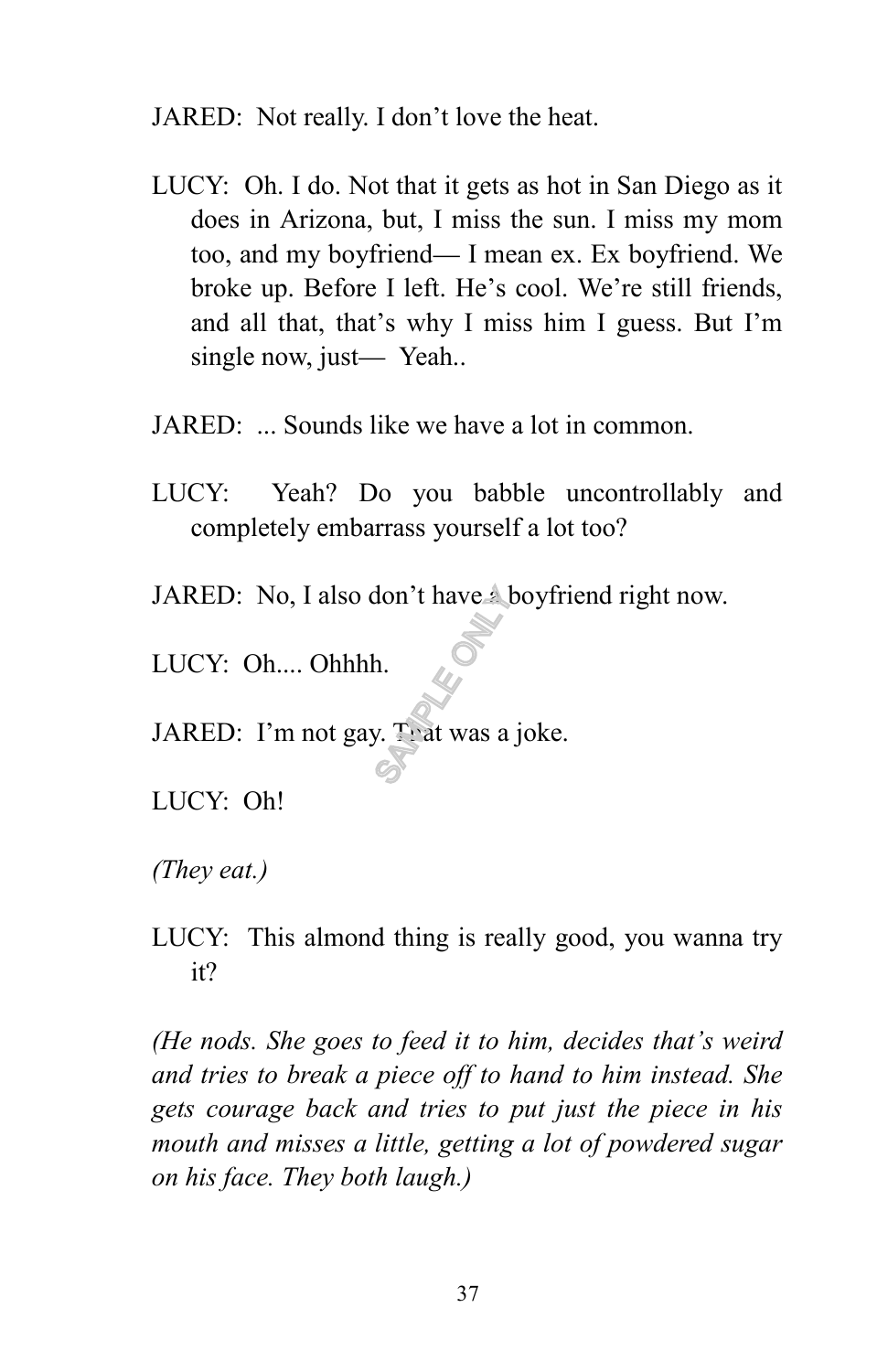LUCY: Sorry. I got a little..

*(She wipes the sugar away with her hand or a napkin. It's awkward and cute.)*

JARED: That's pretty tasty.

- LUCY: Yeah it's.. Light and flakey and buttery and sweet.
- JARED: Who'd have thought sugar and butter could be so good together?
- LUCY: Right? Revolutionary.
- *(They eat.)*
- JARED: I missed my dog a lot when I was a freshman. Branch Concerns of the Concerns of the Concerns of the Concerns of the Concerns of the Concerns of the Concerns of the Concerns of the Concerns of the Concerns of the Concerns of the Concerns of the Concerns of the Concern

LUCY: That's sweet.

- JARED: Soon you'll figure out who your people are, have some fun. Then it all feels a lot more normal. Have you gotten off campus?
- LUCY: Not much past Telegraph.
- JARED: Whatcha got going on today?
- LUCY: Studying.
- JARED: Let's go to the City.